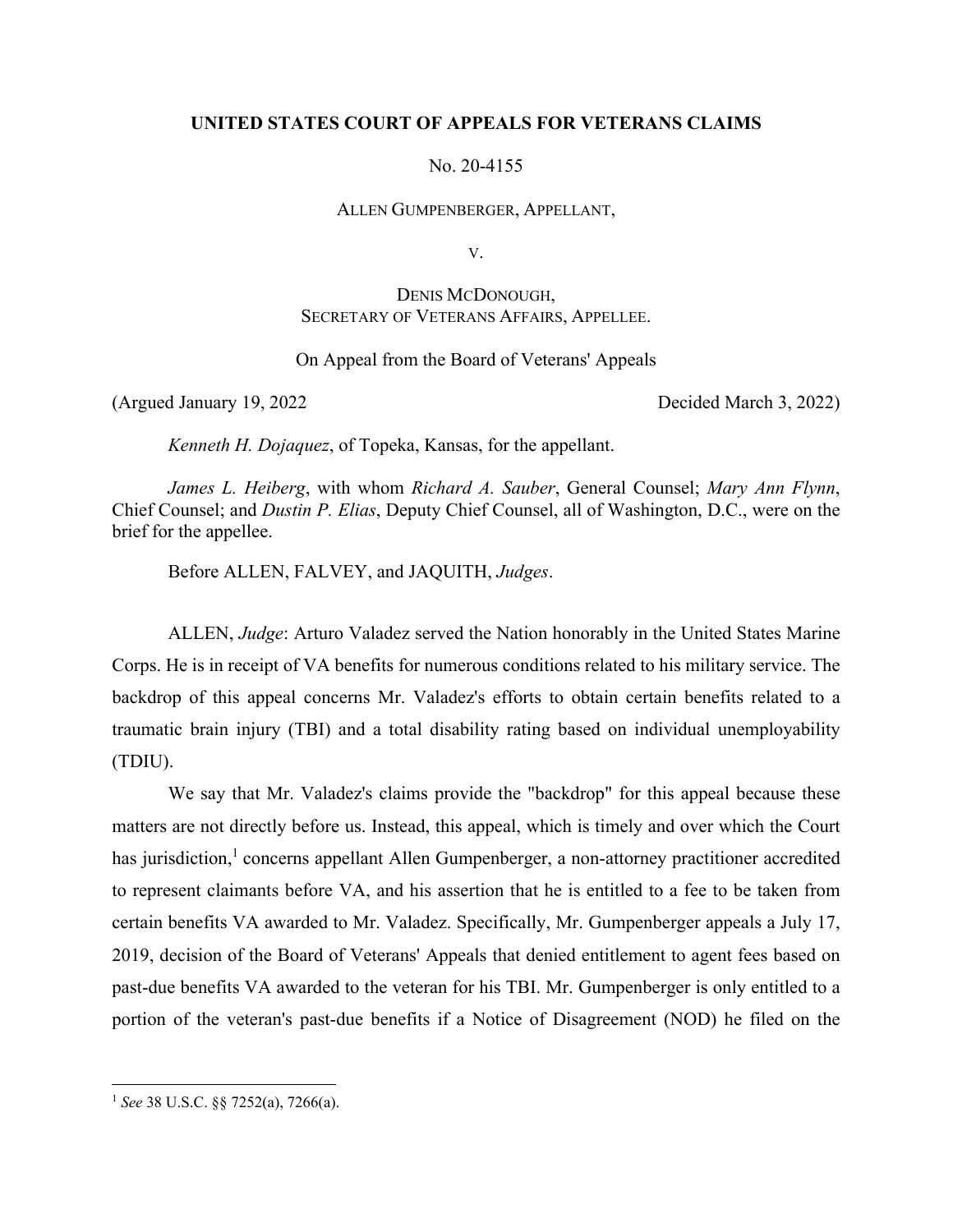veteran's behalf in June 2013 concerning a May 2013 rating decision encompassed a TBI rating claim.<sup>2</sup> Appellant has failed to show that the Board erred when it determined he was not entitled to a fee under 38 U.S.C. § 5904, the statute setting out the requirements for receiving such a fee.

As we explain below, the NOD appellant filed on the veteran's behalf in June 2013 expressly and unambiguously appealed the Board's decision on two issues: Entitlement to TDIU and denial of service connection for an acquired psychiatric disorder (an appeal the veteran later withdrew). The NOD did not include an appeal of the disability rating assigned for TBI. Thus, under the applicable VA regulation, 38 C.F.R. § 20.201, the NOD was effective only as to TDIU and service connection for the psychiatric condition. And because appellant's entitlement to fees is tied to the submission of this June 2013 NOD under section 5904, he is not entitled to fees awarded on other matters, something he seeks in this action.

The reality is that appellant made a tactical choice in how he proceeded in representing the veteran, choosing to pursue an administrative appeal concerning entitlement to TDIU (and, originally, service connection for an acquired psychiatric disorder) and not a higher schedular rating for TBI. That tactical choice dictates the outcome of this appeal because there is no NOD concerning the assignment of a TBI disability rating, the font of funds from which appellant seeks to take a fee out of benefits awarded to the veteran. And a 100% TBI schedular rating and TDIU are distinct benefits such that an appeal of TDIU does not encompass a dispute about a schedular rating for TBI. Therefore, we will affirm the Board's July 2019 decision.

## **I. FACTS AND PROCEDURAL HISTORY**

Appellant represented Mr. Valadez<sup>3</sup> before VA at the time of a May 2013 rating decision that granted the veteran a 70% disability rating for TBI and various other ratings for TBI residuals but denied (1) service connection for an acquired psychiatric disorder secondary to TBI and (2) entitlement to  $TDIU.<sup>4</sup>$ 

<sup>&</sup>lt;sup>2</sup> This matter requires us to consider past versions of 38 U.S.C. §§ 5904 and 7105 as well as 38 C.F.R. § 20.201, under the legacy appeals system, which has been significantly altered with the passage of the Veterans Appeals Improvement and Modernization Act of 2017 (AMA). Pub. L. No. 115-55, 131 Stat. 1105 (Aug. 23, 2017). At the time relevant to this appeal, an attorney or agent was entitled to fees for work performed after an NOD was filed. *See* 38 U.S.C. § 5904 (2013). The more recent amendments to section 5904, along with the newer versions of section 7105 and § 20.201, are not before us today.

<sup>&</sup>lt;sup>3</sup> On October 21, 2021, the Court ordered the Secretary to serve notice of these proceedings on Mr. Valadez to allow him an opportunity to intervene. However, Mr. Valadez did not respond to the Court's order.

<sup>4</sup> Record (R.) at 746-58. VA awarded the veteran a 30% rating for migraine headaches, a 20% rating for seizure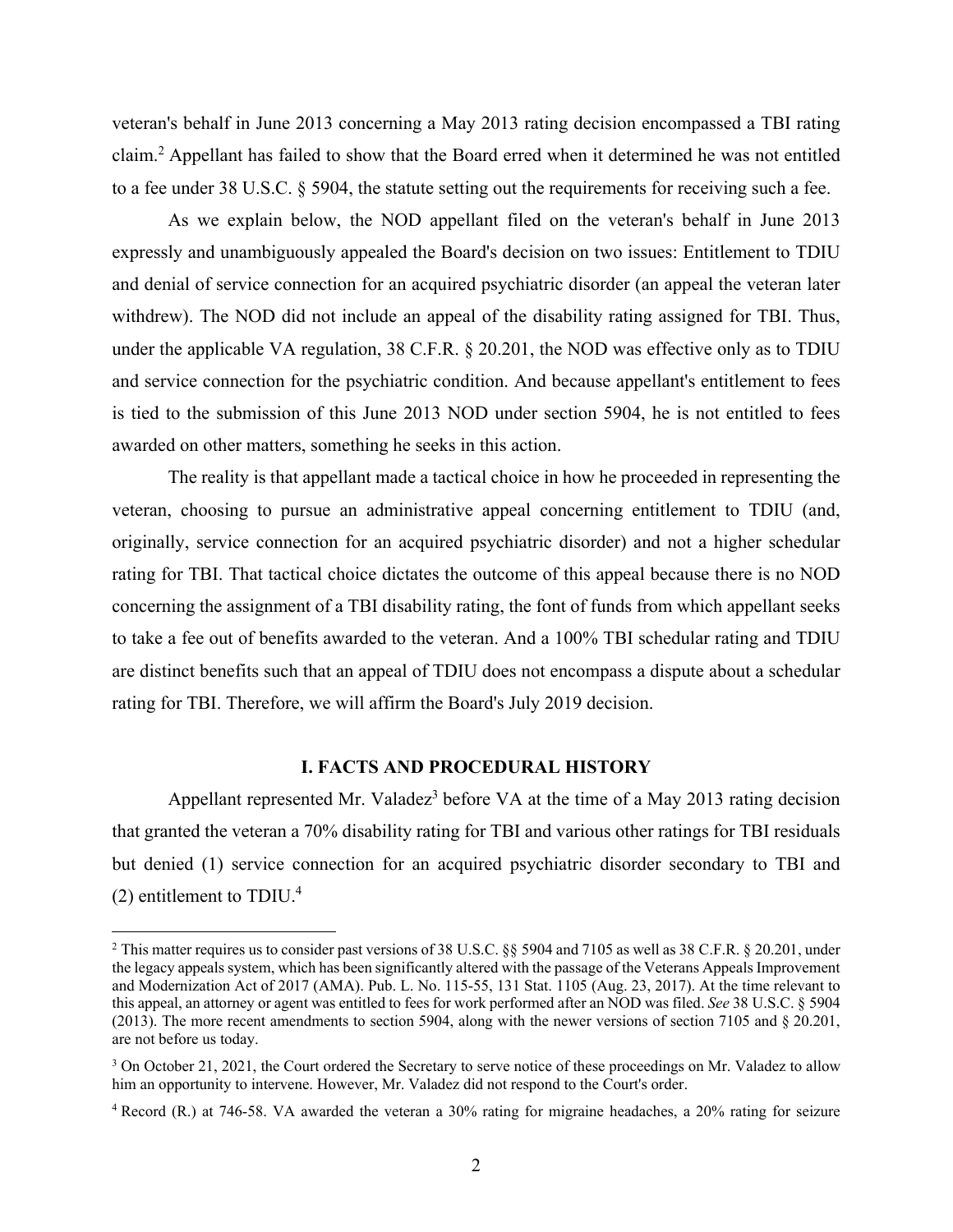In June 2013, the veteran, through appellant, filed an NOD specifically identifying entitlement to TDIU and the denial of service connection for an acquired psychiatric condition as the matters with which the veteran disagreed.<sup>5</sup> An August 2014 Statement of the Case (SOC) listed service connection for an acquired psychiatric disorder and entitlement to TDIU as the only issues on appeal, consistent with the NOD. $6$  The veteran perfected an appeal as to those two issues in October 2014, noting he wanted to appeal "all of the issues listed" on the SOC and specifically mentioning the acquired psychiatric disorder claim and TDIU.<sup>7</sup> In a December 2015 letter, appellant notified VA that the veteran continued to seek entitlement to TDIU but that he was withdrawing his appeal as to the acquired psychiatric disorder claim.<sup>8</sup>

 In July 2016, VA sent the veteran and appellant a letter that explained VA was reviewing TBI cases in which a VA examination had been conducted and that the veteran qualified for such a review.<sup>9</sup> The veteran responded to VA's letter, indicating he wanted his case reprocessed under VA's special TBI review.<sup>10</sup> As a result of that review, VA granted the veteran a 100% schedular rating for TBI in a September 2016 rating decision.<sup>11</sup>

 Thereafter, appellant sought fees from VA based on the veteran's award of a 100% disability rating for TBI. In a March 2017 letter, VA denied him entitlement to agent fees,<sup>12</sup> noting that VA "reprocessed [the veteran's] TBI claim in accordance with Secretary of Veterans Affairs authority to award equitable relief" such that "the resultant favorable decision is not due to an appeal, so direct payment of fees is denied."13 Appellant filed an NOD, challenging VA's denial of fees.14 He explained that VA misinterpreted his December 2015 withdrawal letter and that he

- $7 R.$  at 435.
- 8 R. at 429.

- $10$  R. at 426.
- $11$  R. at 326-66.
- 12 R. at 182-85.
- <sup>13</sup> R. at 184-85.
- <sup>14</sup> R. at 132-33.

disorder, a 10% rating for tinnitus, and a noncompensable rating for impotence, all as secondary to his serviceconnected TBI. R. at 748. The veteran was also awarded special monthly compensation based on loss of use of a creative organ. *Id.*

<sup>5</sup> R. at 732.

<sup>&</sup>lt;sup>6</sup> R. at 682, 717-21.

<sup>&</sup>lt;sup>9</sup> R. at 427-28.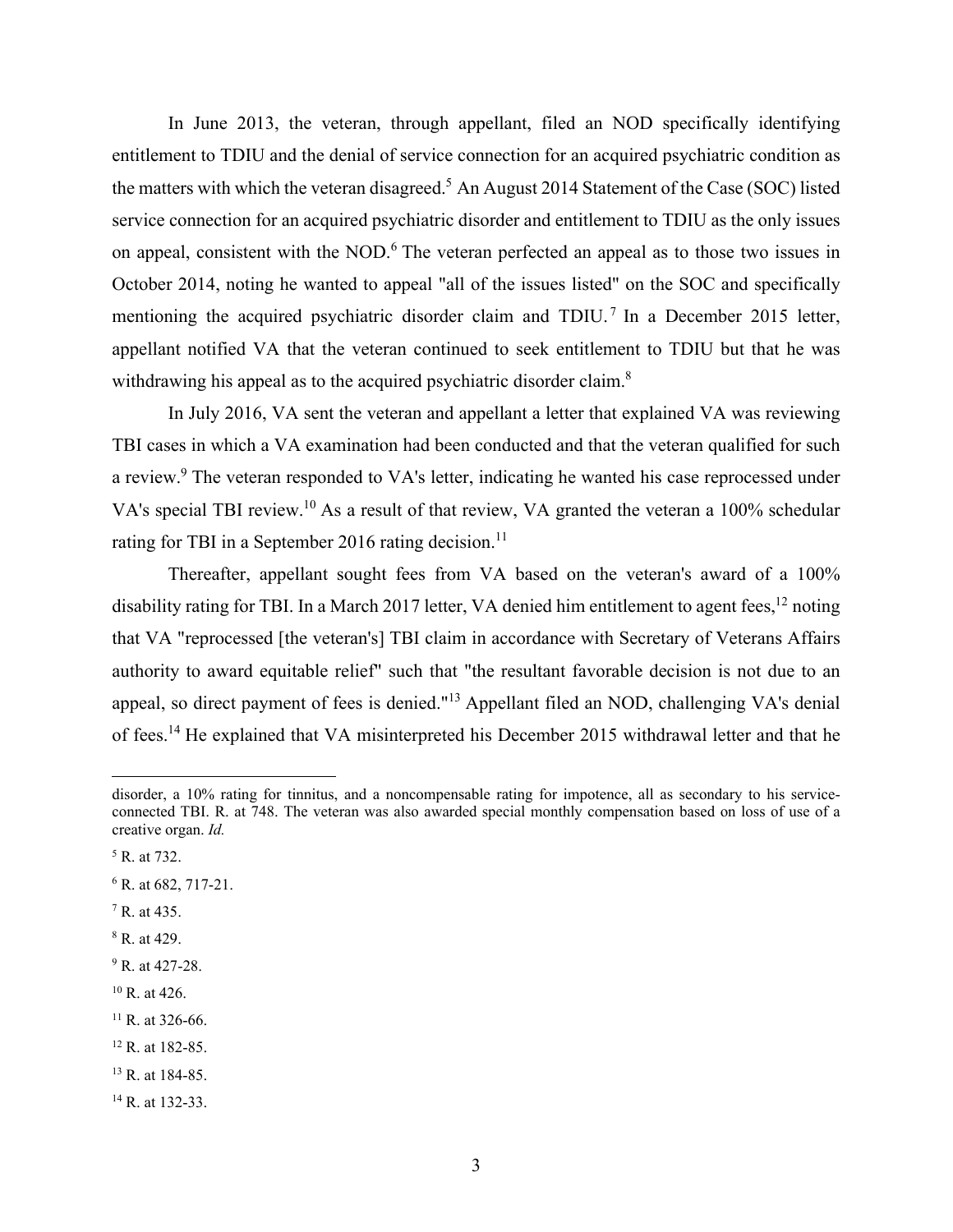withdrew the veteran's psychiatric disorder claim because "the symptoms overlapped TBI," but that the veteran still sought a 100% rating for TBI at that time.<sup>15</sup> He stated that "[t]he mere fact that your office elected to award[] a schedular 100% for TBI residuals rather than awarding individual unemployability doesn't negate the fact that the issue of an increased evaluation to total was on appeal."<sup>16</sup>

 Appellant perfected an appeal of the denial of agent fees, arguing in an August 2018 Substantive Appeal that the withdrawal of the veteran's acquired psychiatric claim was "conditional upon the grant of [TDIU]."<sup>17</sup> Therefore, he asserted, the veteran's acquired psychiatric claim, as a residual of TBI, was still on appeal. Additionally, appellant argued that "the avenue to establish a 100% [rating]  $\ldots$  is immaterial," whether through TDIU or a 100% schedular rating.<sup>18</sup> Thus, he concluded that the NOD he filed for the veteran in June 2013 "created the avenue to entitlement" to a 100% rating.<sup>19</sup> In a January 2019 letter, appellant contended that the TBI rating remained on appeal, intertwined with the issue of TDIU.<sup>20</sup>

 In the July 2019 decision on appeal, the Board concluded that agent fees were not warranted because no NOD had been filed as to the issue of the proper disability evaluation for TBI after service connection was granted in May  $2013$ .<sup>21</sup> Instead, the Board found "the NOD filed by appellant in June 2013 was to the issues of service connection for an acquired psychiatric disorder and to entitlement to TDIU."<sup>22</sup> The Board noted that the award of a 100% disability rating for TBI

<sup>18</sup> *Id.*

<sup>19</sup> *Id.*

- $20$  R. at 12.
- $21$  R. at 6.
- <sup>22</sup> *Id.*

<sup>&</sup>lt;sup>15</sup> R. at 172. Appellant's contention that VA misinterpreted his December 2015 withdrawal letter has merit. In its March 2017 letter, VA stated: "We received a letter from your representative on January 16, 2016, specifically withdrawing the issue of [TBI] from your appeal." R. at 184. In truth, appellant's letter expressly withdrew the issue of veteran's psychiatric claim from the appeal, not TBI, which appellant did not include in his NOD. In an April 2017 letter, appellant promptly highlighted VA's mistake. R. at 172. In its July 2018 SOC, VA persisted in characterizing the TBI appeal as withdrawn, stating "direct payment of fees was denied because TBI was reprocessed in accordance with Secretary of Veterans Affairs authority to award equitable relief under 38 U.S.C. § 503(a) *after it was withdrawn from the appeal*." R. at 65 (emphasis added). However, the RO's characterization of the TBI claim was subsumed by the Board decision we are reviewing. *See* 38 C.F.R. § 20.1104 (2021); *see also* 38 U.S.C. § 7252(a). "[A]n appellant may not assert error in an RO decision that has been subsumed by a Board decision." *Sutton v. Nicholson*, 20 Vet.App. 419, 422 (2006). In this case, the Board did not make the same mistake or endorse the RO's misinterpretation.

<sup>16</sup> *Id.*

<sup>17</sup> R. at 47.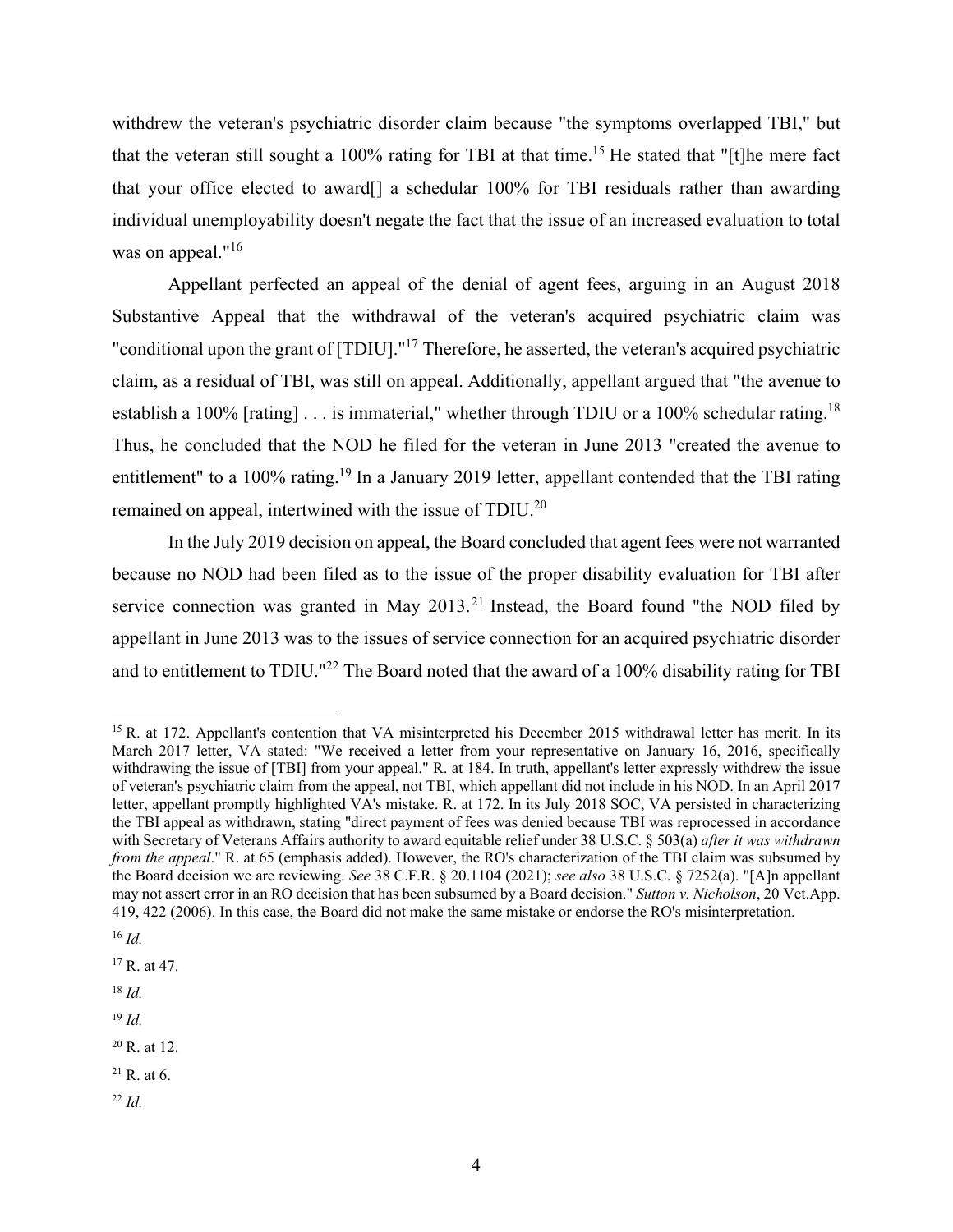was "based on VA's own internal review" and that a September 2016 notification letter that accompanied the grant of the 100% TBI rating explained that the veteran's "combined evaluation . . . was  $100\frac{9}{6}$ " and "TDIU was not granted."<sup>23</sup> Thus, the Board concluded that because no NOD was filed as to the schedular rating for TBI, agent fees based on that award were not warranted. This appeal ensued.

#### **II. PARTIES' ARGUMENTS**

 Appellant asks the Court to reverse the Board's finding that no NOD was filed with respect to the veteran's TBI rating. He argues that the language of the relevant statutes does not require any specificity in an NOD, even when multiple issues were decided in an initial determination. Therefore, he asserts that it does not matter that the June 2013 NOD did not refer to a disagreement with the TBI rating. He contends that neither  $38 \text{ U.S.C. }$  §  $5904(c)(1)$ , which allows for representatives to be paid for services after an NOD is "filed with respect to the case," nor 38 U.S.C. § 7105(a), which at the relevant time required an NOD be in writing and filed within 1 year of the underlying determination,  $^{24}$  requires that a claimant identify the issue(s) he or she wishes to appeal. Thus, he maintains that the Board erred in requiring that the June 2013 NOD link to a specific issue in the May 2013 rating decision or ask for a precise benefit.<sup>25</sup> He contends that the pro-veteran canon of interpretation, when applied to section 7105(a), supports his reading of the statute. Under this interpretation of the statutes, appellant asserts that once the June 2013 NOD was filed, he became entitled to agent fees for any ensuing award of benefits, including, as relevant here, the 100% disability rating VA awarded for TBI.

Appellant also contends that to the extent 38 C.F.R. § 20.201, VA's regulation concerning NODs, requires greater specificity in the June 2013 NOD, the Court should hold the regulation is invalid because it is inconsistent with section 7105(a). He argues that "[a]ny reading of § 20.201 that narrows an [NOD] to only the specific entitlements identified by the claimant is not supported by the plain language of the statute."26 If no specificity is required in an NOD, then, appellant contends, once the June 2013 NOD was filed, VA was on notice that the veteran disagreed with

 $23$  R. at 5-6.

<sup>24 38</sup> U.S.C. § 7105(a) (2013).

 $25$  Appellant's Brief (Br.) at 10.

<sup>26</sup> *Id.* at 14.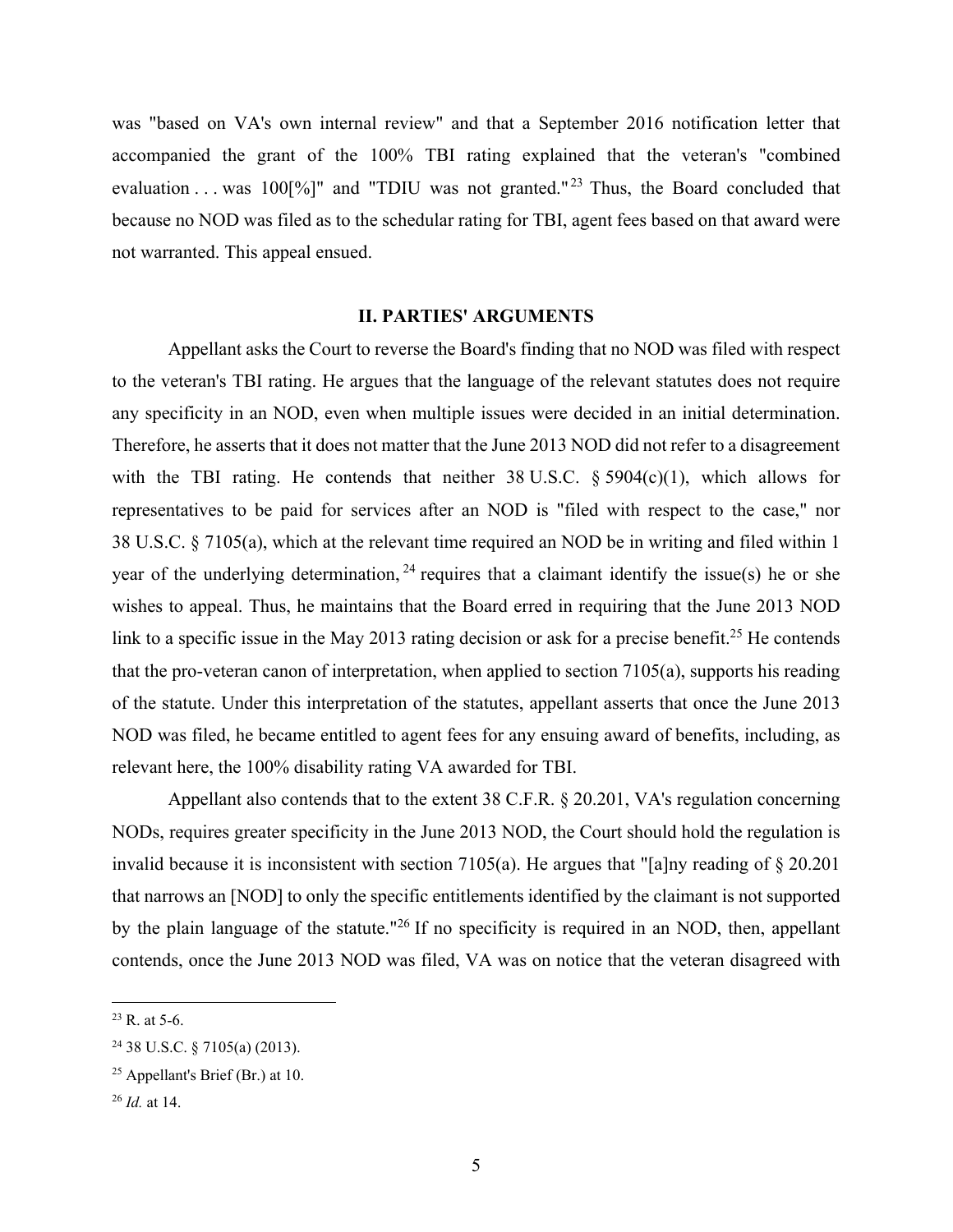some aspect of the rating decision and all issues contained therein were subject to an administrative appeal and, correspondingly, could lead to entitlement to agent fees.

Alternatively, appellant argues that even if  $\S 20.201$  is a valid interpretation of section 7105 such that specificity in the NOD is required as to the issues appealed, the Board erred in finding that the 100% schedular TBI rating was not encompassed in the June 2013 NOD challenging the denial of entitlement to TDIU. He asserts that a 100% schedular rating and TDIU are simply different means to the same result: a total disability rating. Thus, the veteran sought a total rating in the NOD and the basis on which that total rating was granted is irrelevant for purposes of entitlement to fees. Appellant contends that no factfinding is needed on this point, that the Court can reverse the Board's decision on this basis, and that the Court can direct that he is entitled to obtain a portion of the past due benefits VA awarded the veteran for TBI.

Additionally, at oral argument appellant argued that the TBI diagnostic code is unique in that it obligates VA to provide a separate disability rating for each physical manifestation as a residual of TBI. He contends that because of the unique nature of TBI, the June 2013 NOD, in directly appealing the denial of service connection for an acquired psychiatric disorder as a residual of TBI and seeking a total rating through TDIU, encompassed an appeal of all other TBI residuals.27

 The Secretary argues that the June 2013 NOD appellant filed on the veteran's behalf did not result in any past-due benefits that would entitle appellant to a fee. He asserts that § 20.201 is a valid construction of section 7105 and unambiguously requires that a claimant specify the issue or issues he or she wishes to challenge when there are multiple issues adjudicated in a rating decision, as is the case here. The Secretary contends that here appellant never challenged the veteran's TBI disability rating. Furthermore, the Secretary argues that the Board did not clearly err by finding that a 100% rating for TBI was based on VA's own initiative and not in response to an NOD. And he contends that the Board had a plausible basis for determining that the appeal of TDIU did not include an appeal of the disability rating for TBI because the veteran had multiple service-connected conditions that formed the basis of entitlement to TDIU. Finally, the Secretary challenges the appellant's reliance on the pro-veteran canon because he is not a veteran and submits

<sup>27</sup> Oral Argument (O.A.) at 3:19-:46, 23:00-24:00, 1:03:22-:05:00, *Gumpenberger v. McDonough*, U.S. Vet. App. No. 20-4155 (oral argument held Jan. 19, 2022), http://www.uscourts.cavc.gov/oral\_arguments\_audio.php.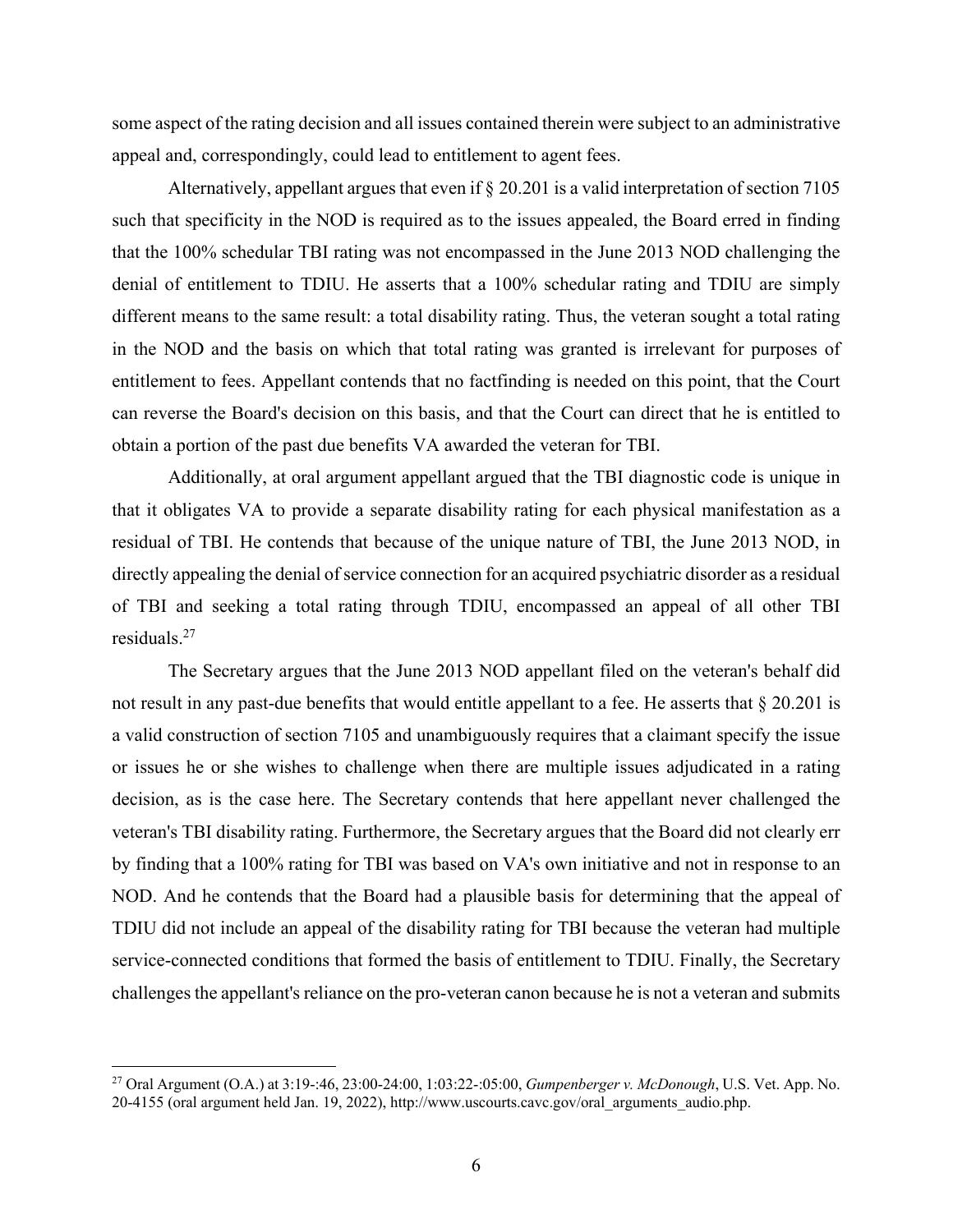that appellant has not shown how the veteran is prejudiced by the Board's decision to deny agent fees.

### **III. ANALYSIS**

This matter involves the interplay between 38 U.S.C. § 5904, governing agent (and attorney) fees, and the provisions governing NODs more generally, specifically 38 U.S.C. § 7105 and 38 C.F.R. § 20.201. So, the appeal is essentially one about statutory and regulatory interpretation. Statutory interpretation is a pure question of law that we review de novo.<sup>28</sup> "In determining the meaning of a statutory provision, 'we look first to its language, giving the words used their ordinary meaning.'"29 But we do not read statutory words or provisions in isolation. "[T]he plain meaning of any statutory provision must be determined in light of the statutory scheme as a whole, the specific context in which the word or provision at issue is used, and the broader context of the statute as a whole."30 If the Court concludes that Congress's intent is clear, we end our inquiry and give effect to that intent.31

And our task is similar in interpreting a regulation, which is also a matter we review de novo.<sup>32</sup> We look first to the text and structure of a regulation, which is the best indication of its plain meaning.33 If the plain meaning of the regulation is clear on its face, then such plain meaning controls, and "that is 'the end of the matter.'"34

We begin with a rare piece of common ground between the parties. They agree that the version of the statute explaining when an agent (or attorney) is entitled to a fee that applies in this case provides:

<sup>28</sup> *See Saunders v. Wilkie*, 886 F.3d 1356, 1360 (Fed. Cir. 2018).

<sup>&</sup>lt;sup>29</sup> Frederick v. Shinseki, 684 F.3d 1263, 1269 (Fed. Cir. 2012); see Artis v. District of Columbia, U.S. , , 138 S. Ct. 594, 603 (2018) (quoting *Moskal v. United States*, 498 U.S. 103, 108 (1990)).

<sup>30</sup> *Hornick v. Shinseki*, 24 Vet.App. 50, 52 (2010); *see King v. St. Vincent's Hosp.*, 502 U.S. 215, 221 (1991) (articulating same basic principles); *Imazio Nursery, Inc. v. Dania Greenhouses*, 69 F.3d 1560, 1564 (Fed. Cir. 1995) (same).

<sup>31</sup> *Chevron U.S.A., Inc. v. Nat. Res. Def. Council, Inc.*, 467 U.S. 837, 842-43 (1984).

<sup>32</sup> *See Foster v. McDonough*, 34 Vet.App. 338, 344-45 (2021); *see also Butts v. Brown*, 5 Vet.App. 532, 539 (1993) (en banc).

<sup>33</sup> *See Goodman v. Shulkin*, 870 F.3d 1383, 1386 (Fed. Cir. 2017).

<sup>34</sup> *Tropf v. Nicholson*, 20 Vet.App. 317, 320 (2006) (quoting *Brown v. Gardner*, 513 U.S. 115, 120 (1994)); *see also Kisor v. Wilkie*, \_\_ U.S. \_\_, \_\_, 139 S. Ct. 2400, 2415 (2019).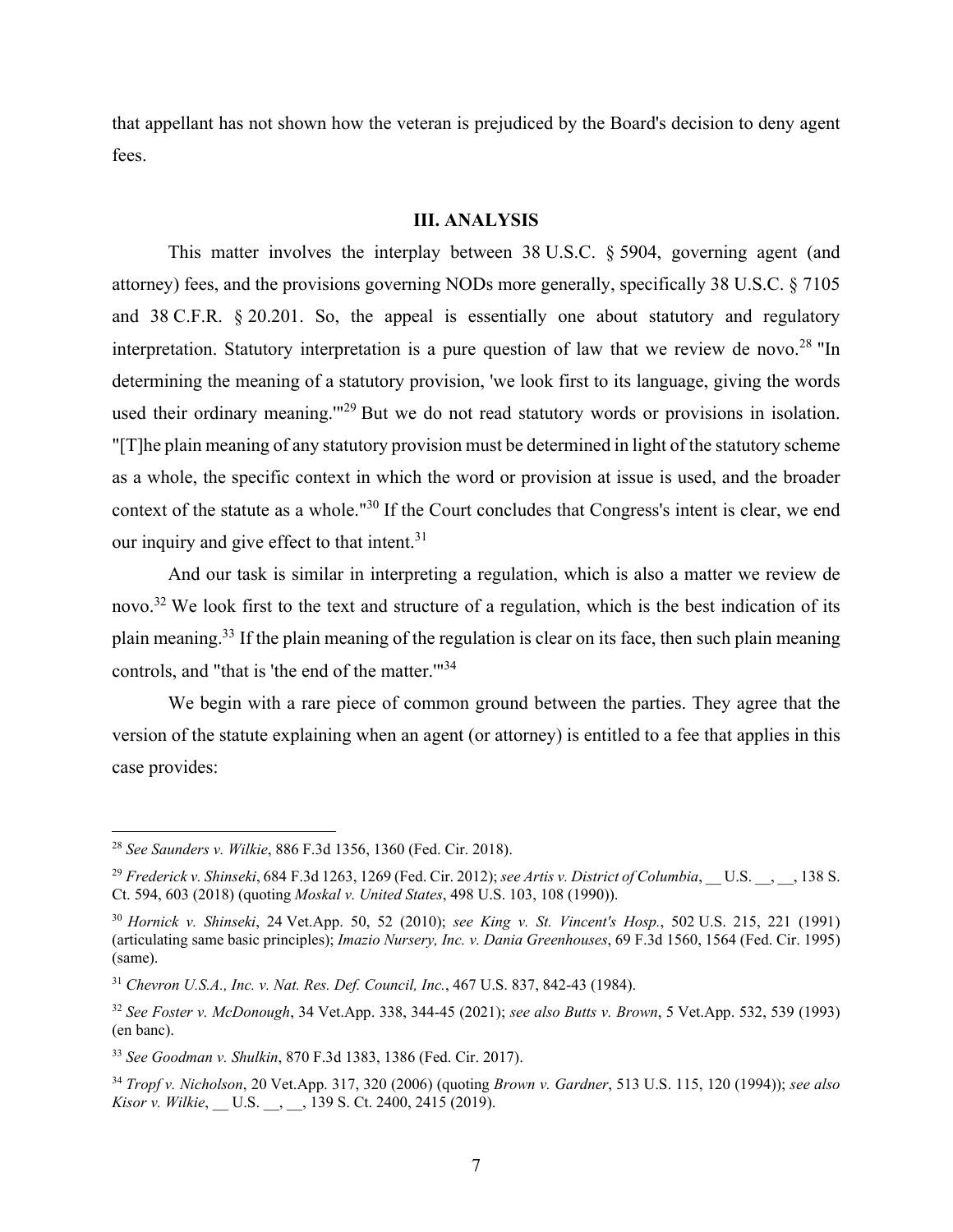[I]n connection with a proceeding before the Department with respect to benefits under laws administered by the Secretary, a fee may not be charged, allowed, or paid for services of agents and attorneys with respect to services provided before the date on which [an NOD] is filed with respect to the case.<sup>[35]</sup>

 The key to understanding this statute is the language at the end of the provision that sets the triggering date for when fees may be charged. Phrasing the statutory rule in the affirmative, fees are permitted only beginning on "the date on which [an NOD] is filed with respect to the case." For context, recall that appellant argues that he is entitled to a fee based on VA's award of a 100% schedular disability rating for TBI because he filed the June 2013 NOD. He makes this argument even though that NOD referred only to service connection for an acquired psychiatric disorder and entitlement to TDIU. To explore this argument, we will begin by considering the requirements for an NOD and then consider the phrase in subsection  $5904(c)(1)$  on which appellant puts great emphasis, namely "with respect to the case."

## *A. Scope of an NOD Under 38 U.S.C. § 7105 and 38 C.F.R. § 20.201*

 Because section 5904 refers to an NOD, we start with the language of the 2013 version of 38 U.S.C. 7105 that describes what is required to constitute an NOD. Section 7105(a) provides that "[a]ppellate review will be initiated by a [N]otice of [D]isagreement and completed by a [S]ubstantive [A]ppeal after a statement of the case is furnished."<sup>36</sup> Additionally, the statute requires that "Notices of [D]isagreement, and appeals, must be in writing and may be filed by the claimant, the claimant's legal guardian, or such accredited representative, attorney, or authorized agent as may be selected by the claimant or legal guardian."<sup>37</sup>

 The statute's plain language makes clear that an NOD must be (1) in writing and (2) filed by the correct party, specifically the claimant or a suitable representative. The statute also tells us that filing an NOD triggers appellate review and leads to the preparation of an SOC and, potentially, a Substantive Appeal should a claimant wish to continue an appeal he or she began with an NOD. Appellant argues that because these requirements are broad, the June 2013 NOD was sufficient to appeal the schedular disability rating for TBI (thereby entitling him to a fee), even

<sup>35 38</sup> U.S.C. § 5904(c)(1) (2012). In 2017, Congress amended this provision to allow a fee to be charged from the date notice of an initial decision by the agency of original jurisdiction is issued. AMA, Pub. L. No. 115-55  $\S$  2(n), 131 Stat. 1105, 1110. However, as noted above, the current version is not applicable here.

<sup>36 38</sup> U.S.C. § 7105(a) (2013).

<sup>37 38</sup> U.S.C. § 7105(b)(2).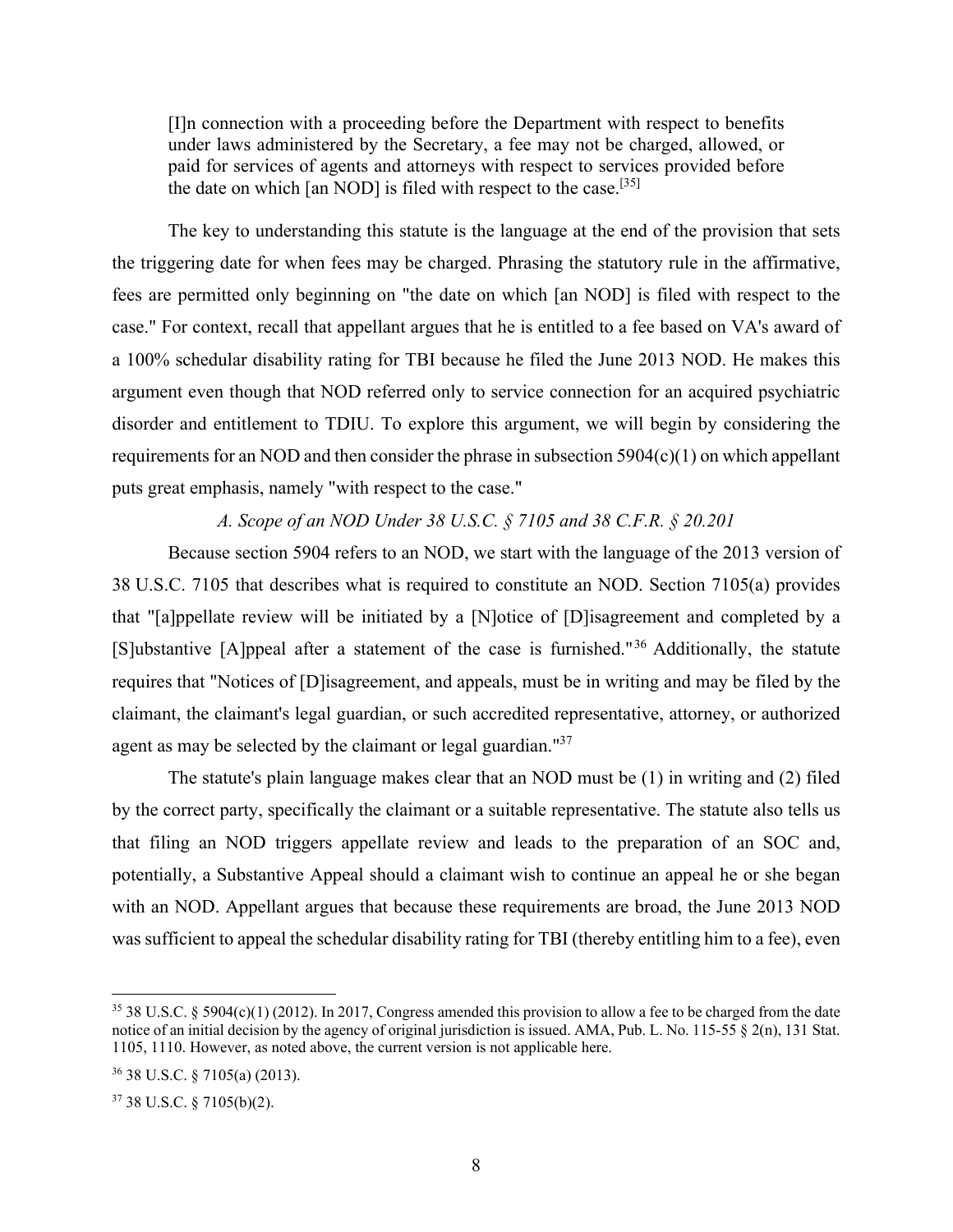though the NOD stated that the veteran disagreed *only* with the denial of service connection for an acquired psychiatric condition and entitlement to TDIU. However, appellant's view of section subsection 7105(a) reads the provision in isolation, without the benefit of the rest of the statute.

Importantly, subsection 7105(d)(1) provides the following:

Where the claimant, or claimant's representative, within the time specified in this chapter, files a [N]otice of [D]isagreement with the decision of the agency of original jurisdiction, such agency will take such development or review action as it deems proper under the provisions of regulations not inconsistent with this title. [38]

So, the NOD triggers VA's obligation to develop a claim, something that can certainly be a timeconsuming and resource-intensive process. It seems illogical that Congress would direct development of issues that a claimant did not intend to appeal, especially given the overburdened VA appeals system, or require VA to act to determine the scope of a claimant's disagreement. Additionally, and of particular importance here, this provision goes on to require that an SOC provide a "summary of the evidence in the case pertinent to the issue or issues *with which disagreement has been expressed*."39 If an NOD did not have to specify the determinations with which a claimant disagreed, it would be odd for Congress to have included the portion of this statutory provision we have italicized.

 Therefore, when section 7105 is considered as a whole, it is best read to require a claimant to identify in an NOD what issues he or she seeks to appeal, so that the rest of the legacy appeals process can continue with the preparation of an SOC that addresses only the appealed issues, develop those matters as appropriate, and allow for a Substantive Appeal perfecting the appeal with respect to issues that are the subject of the SOC. Stated differently, while subsection 7105(b) only requires that an NOD be in writing and filed by the appropriate person, when subsection 7105(b) is read along with subsection 7105(d), it is clear that before an SOC can be issued, disagreement must be expressed with the determinations that the claimant seeks to appeal.

 Appellant essentially argues that the specific content of an NOD does not matter as long as a document indicating any disagreement with an adjudication is filed.<sup>40</sup> On this logic, VA must develop any pending claims in an unfavorable rating decision or otherwise explore whether a

 $38$  38 U.S.C.  $\frac{$}{9}$  7105(d)(1).

<sup>39 38</sup> U.S.C. § 7105(d)(1)(A) (emphasis added).

<sup>40</sup> Appellant's Br. at 10-11.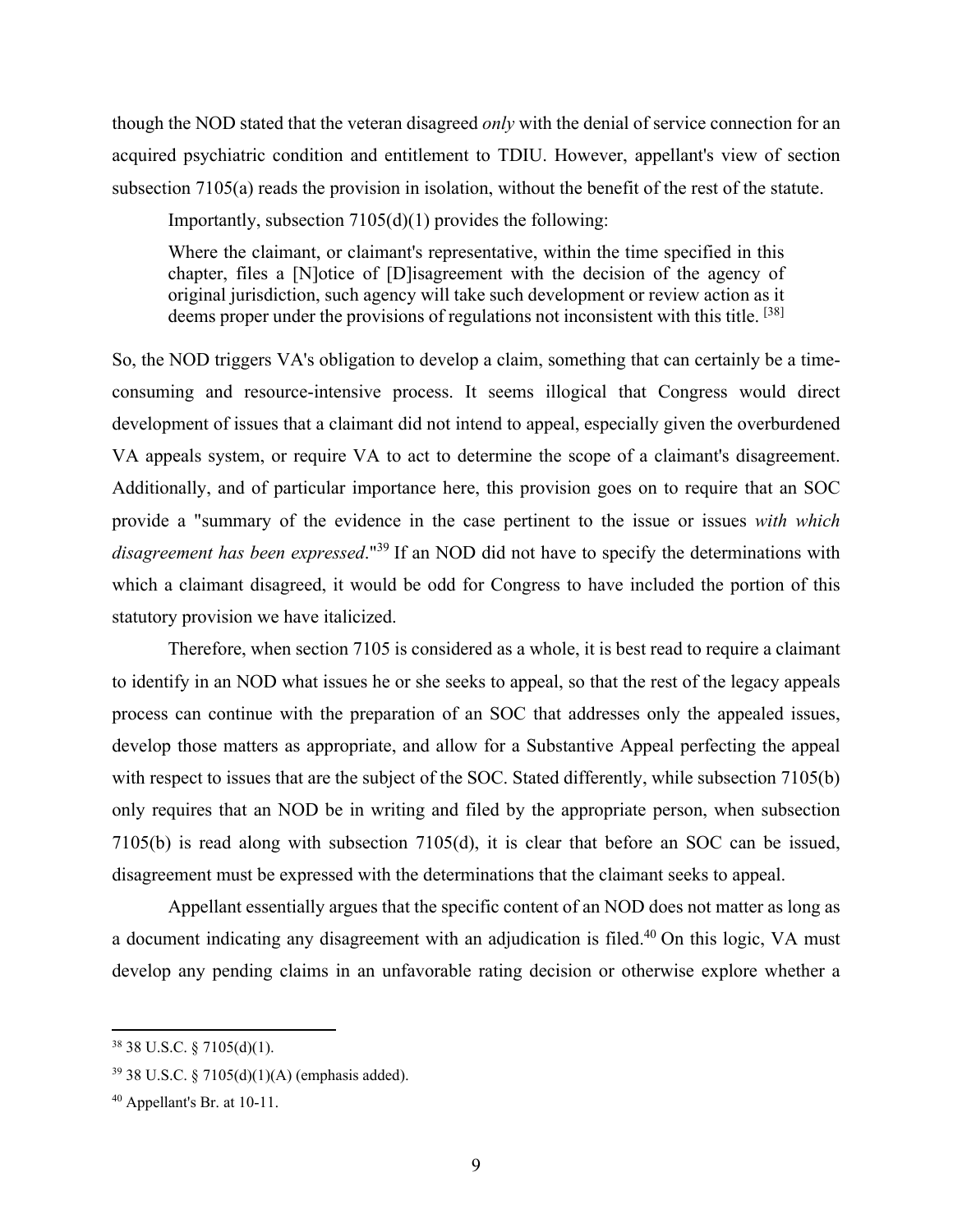claimant is actually contesting a given determination. This interpretation, however, adds a step into the legacy appeals process that is not contemplated by the statute. Section 7105 does not provide for a post-NOD notification from VA that requests that a claimant explain what issues he or she seeks to appeal with the NOD. Of course, Congress could have so provided, but it did not. Instead, the plain language of section 7105, read as a whole, reveals that Congress intended for the issues that a claimant appeals to be identified with the filing of the NOD.

 Even if we assumed that section 7105 does not require such identification, we conclude that, at worst, subsection 7105(b)'s broad language prescribing what is required for an NOD leaves an opening for the Agency to fill about the specification question.<sup>41</sup> For a statute to be considered silent under step one of the familiar *Chevron* formulation by which we assess a regulation's validity,42 there must be a "'gap left, implicitly or explicitly, by Congress'" that the agency is entitled to fill.<sup>43</sup> If this is the case, then we must determine whether VA's regulation governing NODs, 38 C.F.R. § 20.201, is a permissible construction of the statute to fill the gap left by Congress in section 7105.44 According to the Supreme Court, in applying *Chevron*, "the question a court faces when confronted with an agency's interpretation of a statute it administers is always, simply, whether the agency stayed with the bounds of its statutory authority."<sup>45</sup>

 Recently, the Federal Circuit applied the gap-filling aspect of *Chevron* specifically to VA in connection with a dispute about when disability payments to a veteran recommenced when a veteran returned to active military service (thereby stopping the payments) and then left that second period of active service to return to civilian life.<sup>46</sup> The court found that Congress left a gap in the

<sup>41</sup> *See Northport Health Servs. of Ark., L.L.C. v. U.S. Dep't of Health & Human Servs.*, 14 F.4th 856, 871-73 (8th Cir. 2021).

<sup>42</sup> *Chevron*, 467 U.S. at 842-45.

<sup>43</sup> *Hyundai Steel Co. v. United States*, 19 F.4th 1346, 1354 (Fed. Cir. 2021) (quoting *Chevron*, 467 U.S. at 843).

<sup>44</sup> *See Sears v. Principi*, 349 F.3d 1326, 1329 (Fed. Cir. 2003).

<sup>45</sup> *City of Arlington v. FCC*, 569 U.S. 290, 297 (2013).

<sup>46</sup> *Buffington v. McDonough*, 7 F.4th 1361 (Fed. Cir. 2021). This decision issued after the Federal Circuit's decision in *Kisor v. McDonough*, 995 F.3d 1347 (Fed. Cir. 2021), which addressed the appropriate place for the pro-veteran canon in the *Chevron* analysis. So, at least in *Buffington*, the Federal Circuit relied on a *Chevron* analysis in a gapfilling context before considering the pro-veteran canon. We need not consider how this "ordering of operations" might be different when considering an *ambiguous* statute, as opposed to one that merely contains a gap for the Agency to fill. *See Barry v. McDonough*, No. 20-3367, 2022 U.S. App. Vet. Claims LEXIS 154, at \*38-45 (Feb. 2, 2022) (Jaquith, J., concurring in part and dissenting in part) (discussing the place of the pro-veteran canon in regulatory interpretation). Notwithstanding the suggestion in *Barry* that the pro-veteran canon should be applied at *Chevron* step one, *id.* at \*39, we are bound to follow the Federal Circuit's lead in *Buffington* in this case.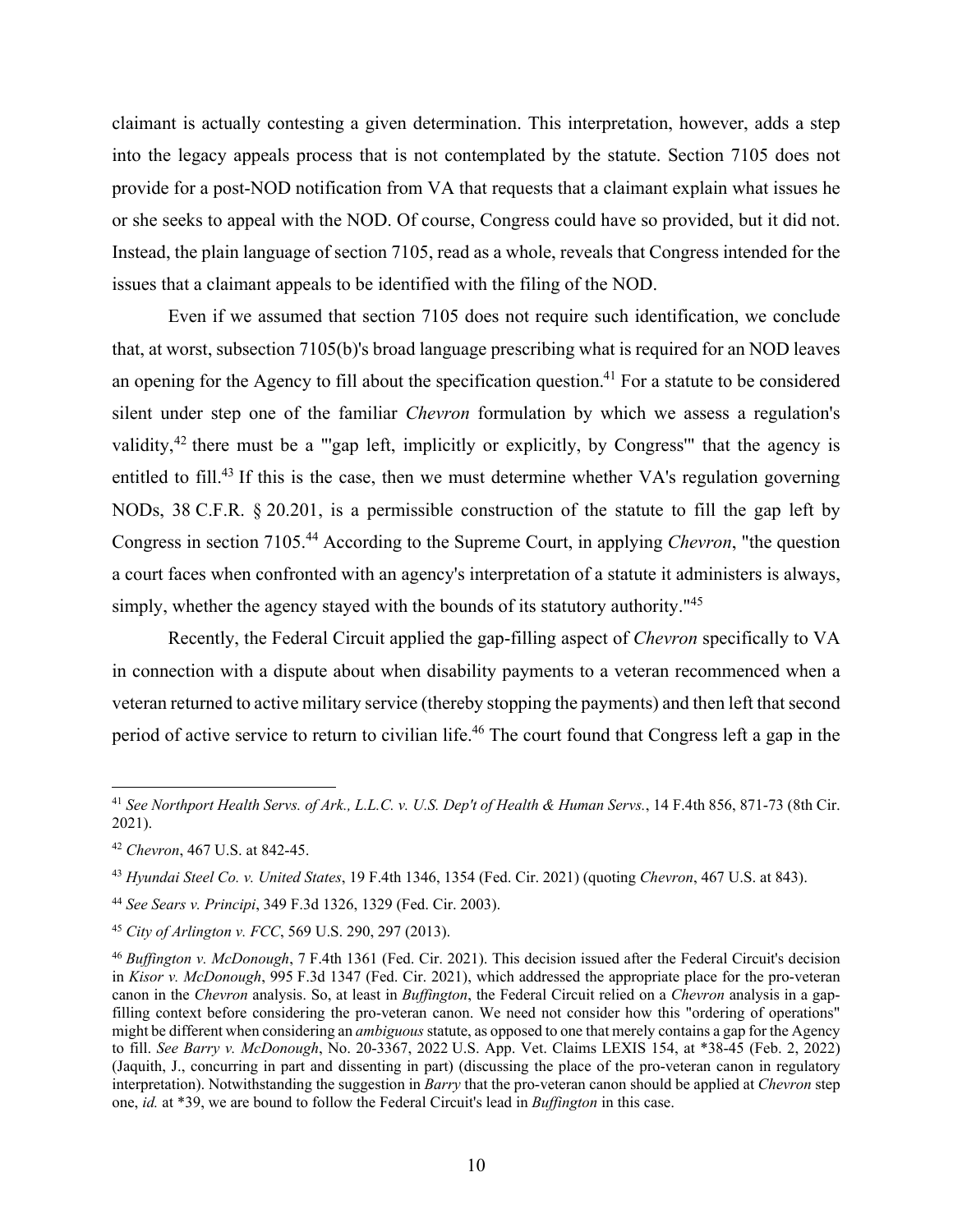statutory scheme, specifically in failing to provide "when or under what conditions compensation recommences once a disabled veteran leaves active service."47 Because the statute was silent on that point, the Federal Circuit considered whether the implementing regulation, 38 C.F.R. § 3.654(b)(2), was a permissible construction of the statute under the *Chevron* formulation. The court held that the Secretary acted "within the scope of his authority 'to prescribe all rules and regulations which are necessary or appropriate to carry out the laws administered by the Department and are consistent with those laws.'"48 The Federal Circuit further noted that "[t]hat authority gives the Secretary power to fill gaps in the veteran's benefits scheme."49 Within the scope of that authority, the court held,  $\S 3.654(b)(2)$  was a "reasonable gap-filling regulation" that incentivizes early filing and "promotes the efficient administration of benefits, but it does not promote efficiency at all costs."50

 Returning to the issue before us in this appeal, we first turn to the language and structure of section 7105 to determine whether Congress left gaps for the Agency to fill. Given the broad nature of subsection 7105(b), it appears that Congress left VA leeway to determine how NODs would operate. Specifically, the statute does not expressly address what happens when a claimant seeks to appeal an unfavorable decision that addresses multiple issues.<sup>51</sup>

 Following the Federal Circuit's reasoning in *Buffington*, because "the statute is silent . . . with respect to the specific issue," the Court must determine whether the Secretary's interpretation is reasonable.<sup>52</sup> We must sustain an agency's gap-filling regulation if it is reasonable and consistent with the statutory framework.<sup>53</sup>

 Here, VA stepped in to fill the gaps (we assume) Congress left in section 7105 by promulgating 38 C.F.R. § 20.201, which defines "Notice of Disagreement" as follows:

A written communication from a claimant or his or her representative expressing dissatisfaction or disagreement with an adjudicative determination by the agency of original jurisdiction and a desire to contest the result will constitute a Notice of

<sup>52</sup> *Chevron*, 467 U.S. at 843.

<sup>47</sup> *Buffington*, 7 F.4th at 1365.

<sup>48</sup> *Id.* at 1366 (quoting 38 U.S.C. § 501(a)).

<sup>49</sup> *Id.* (citing *Contreras v. United States*, 215 F.3d 1267, 1274 (Fed. Cir. 2000)).

<sup>50</sup> *Id.* at 1367.

 $51$  Though we reiterate, as discussed above, that there are important textual indications in section 7105 read as a whole that point toward requiring identification of the specific issues a claimant wishes to contest.

<sup>53</sup> *Sears*, 349 F.3d at 1329.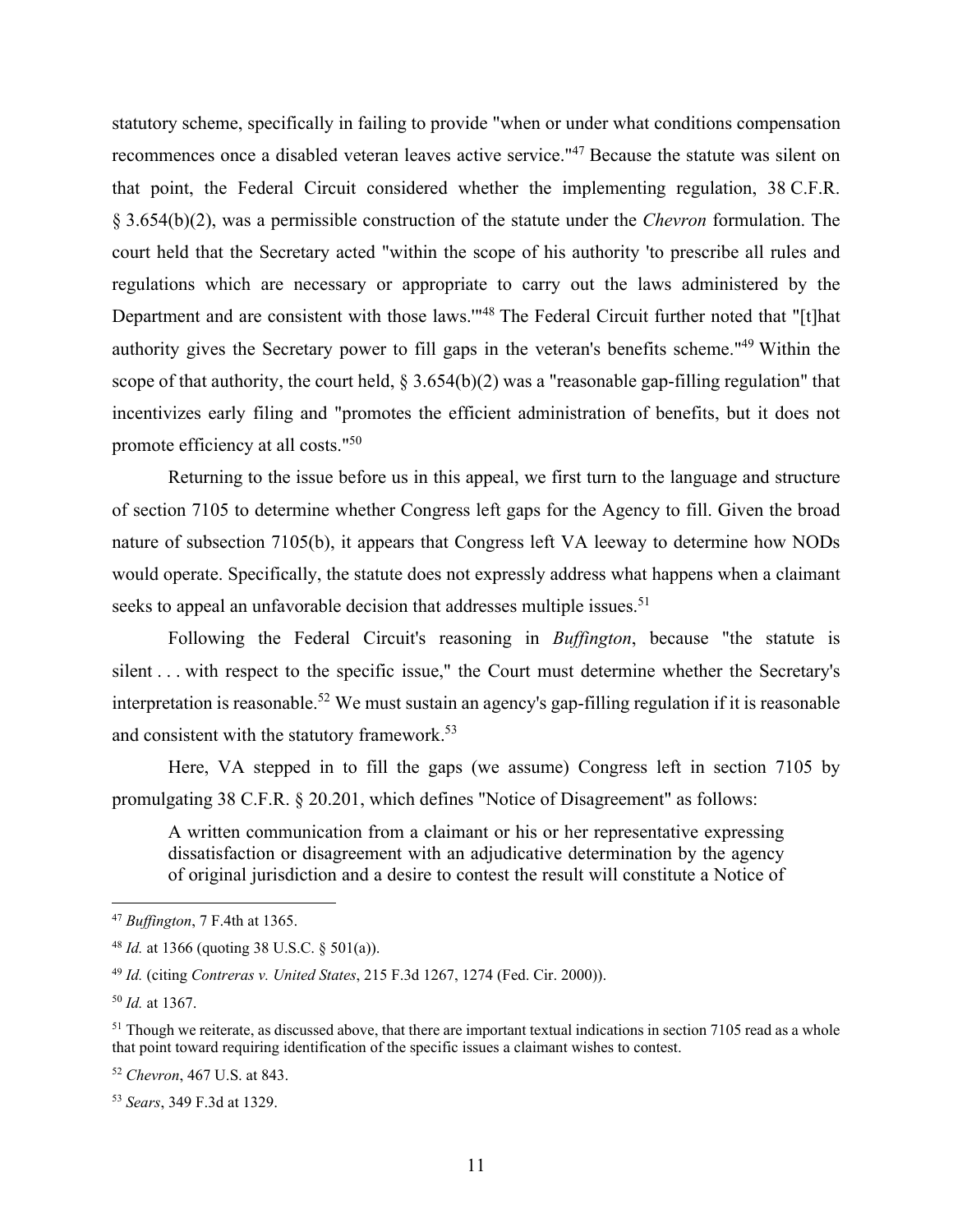Disagreement. While special wording is not required, the Notice of Disagreement must be in terms which can be reasonably construed as disagreement with that determination and a desire for appellate review. *If the agency of original jurisdiction gave notice that adjudicative determinations were made on several*  issues at the same time, the specific determinations with which the claimant *disagrees must be identified.* For example, if service connection was denied for two disabilities and the claimant wishes to appeal the denial of service connection with respect to only one of the disabilities, the Notice of Disagreement must make that  $clear<sub>1</sub>$ <sup>[54]</sup>

 Just like section 7105, § 20.201 also requires that an NOD be in writing and that it express disagreement with a benefits determination. But the regulation goes a step further, answering a question that we are assuming Congress did not address explicitly: what happens when there are multiple issues adjudicated in an initial determination? In that case, the Secretary requires that a claimant identify which specific issues he or she seeks to appeal.

 Like the regulation at issue in *Buffington*, § 20.201 "promotes the efficient administration of benefits." It would be a waste of VA's resources to develop claims that a claimant has expressed no interest in appealing. Additionally, the regulation places a relatively small burden on a claimant to simply note the issues with which he or she disagrees. Thus, we hold that § 20.201 is entirely consistent with section 7105 and constitutes a reasonable gap-filling construction of the statute.

 We also note that this interpretation of the regulation is bolstered by the Federal Circuit's decision in *Ledford v. West*, which addressed our Court's jurisdiction to consider a challenge to a VA circular that changed TDIU to a 100% schedular rating.<sup>55</sup> In reaching its decision, the Federal Circuit noted that our Court "lacked jurisdiction to consider Ledford's . . . challenge to the termination of his individual unemployability benefits in 1981" because he "cannot point to an NOD that expresses disagreement with the termination of TDIU.<sup>56</sup> The Federal Circuit noted that an NOD "is required to initiate the appellate review process"57 and that the appellant's "1991 NOD, which expressed disagreement with the [A]gency's 1990 determination concerning the effective date for the increase in his schedular rating, is insufficient to confer jurisdiction . . . over the

<sup>54 38</sup> C.F.R. § 20.201 (2013) (emphasis added). We again make clear that this matter requires us to analyze the version of § 20.201 that applied in 2013. This regulation has been amended on several occasions since that time, but, again, the more recent versions are not at issue, and we express no views about them.

<sup>55 136</sup> F.3d 776 (Fed. Cir. 1998).

<sup>56</sup> *Id.* at 779.

<sup>57</sup> *Id.*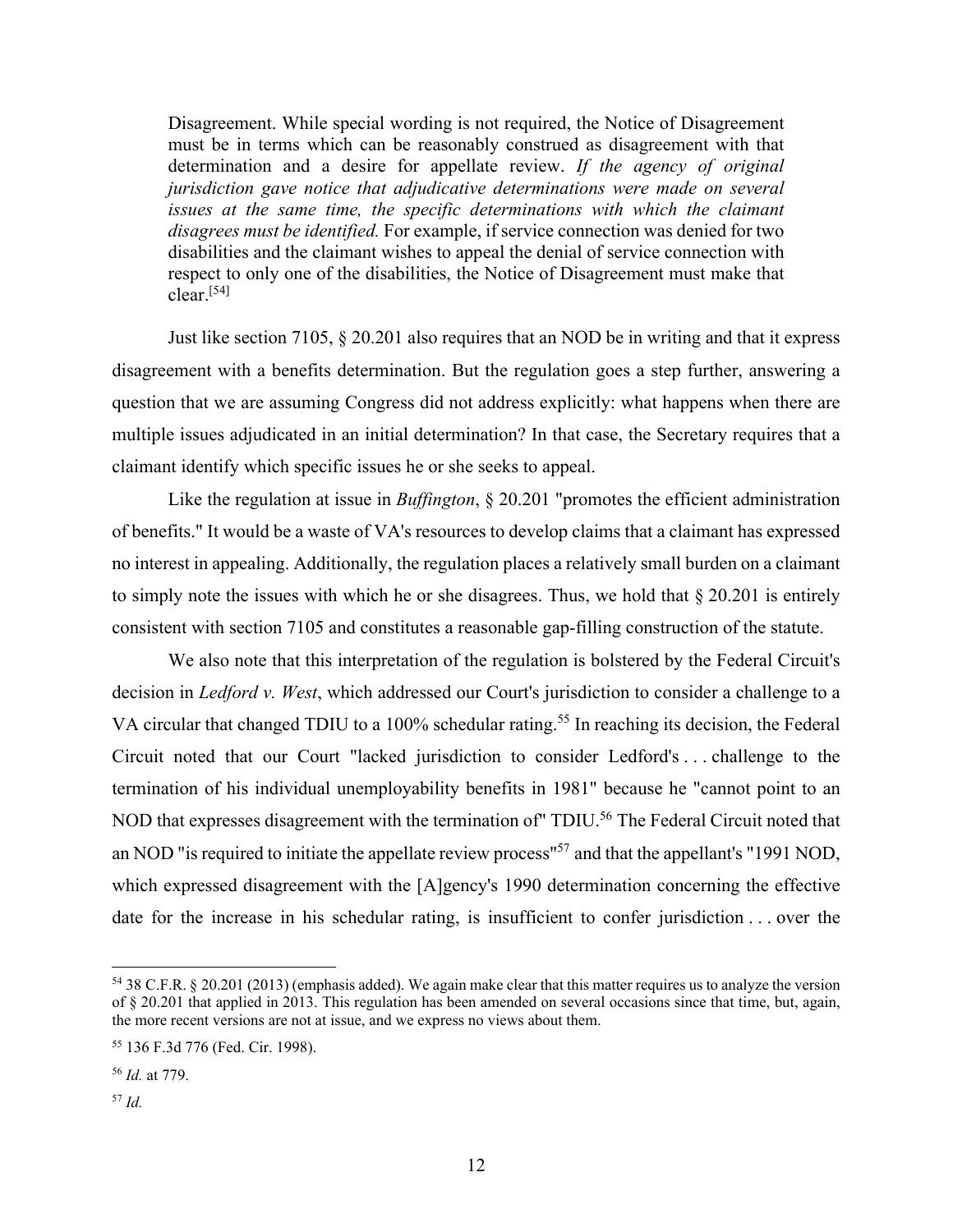[A]gency's 1981 determination which terminated [TDIU]."<sup>58</sup> The Federal Circuit held that "an NOD must have indicated a disagreement with a *specific determination*."59

 Though the Federal Circuit addressed NODs in the context of our Court's jurisdiction to hear an appeal, *Ledford* still tells us that specificity under § 20.201 is required in an NOD when an initial adjudication addresses multiple issues. Additionally, the Federal Circuit discussed section 7105 in its analysis and gave no indication that § 20.201 exceeded VA's regulatory authority under the governing statutes.

 In sum, § 20.201 at worst serves a gap-filling function because Congress was silent in subsection 7105(b) as to when an initial determination addresses several issues that a claimant may seek to appeal. At best, section 7105, when read as a whole, plainly requires specificity in the NOD because it mandates that an SOC address evidence and development only as to the issues a claimant identifies as those on appeal. Therefore, we hold that the Secretary's regulation is a reasonable interpretation of section 7105, and we reject appellant's request that we invalidate it.

 In applying section 7105 and § 20.201 to this case, it is clear that in the June 2013 NOD, appellant, on the veteran's behalf, expressly sought to appeal the Board's decision denying entitlement to TDIU and service connection for an acquired psychiatric disorder. The NOD does not mention TBI or any of its residuals. Because the May 2013 rating decision decided multiple issues, pursuant to § 20.201 the veteran was required to indicate which of those issues he sought to appeal. Here, he did so through the June 2013 NOD filed by appellant on his behalf. Thus, on its face, the June 2013 NOD did not appeal the TBI disability rating and, as a result, appellant is not entitled to agent fees as to that issue unless something in section 5904 changes that conclusion, a matter we turn to in a moment. $60$ 

 But before returning to section 5904, we pause to address one additional point concerning appellant's contentions. To the extent that appellant argues that the May 2013 rating decision only adjudicated issues related to TBI and its residuals and thus any NOD filed in response to that

<sup>58</sup> *Id.* at 780.

<sup>59</sup> *Id.* (emphasis added).

 $60$  This is not a situation in which an NOD is vague or ambiguous. In that context, both the Federal Circuit and this Court have held that it is appropriate to explore a claimant's intent in terms of which determinations he or she wished to contest. *See, e.g.*, *Collaro v. West*, 136 F.3d 1304, 1308-09 (Fed. Cir. 1998); *Jarvis v. West*, 12 Vet.App. 559, 560 (1999); *Buckley v. West*, 12 Vet.App. 76, 82-83 (1998). As we have discussed, the June 2013 NOD is clear about the two matters appellant listed as those the veteran contested.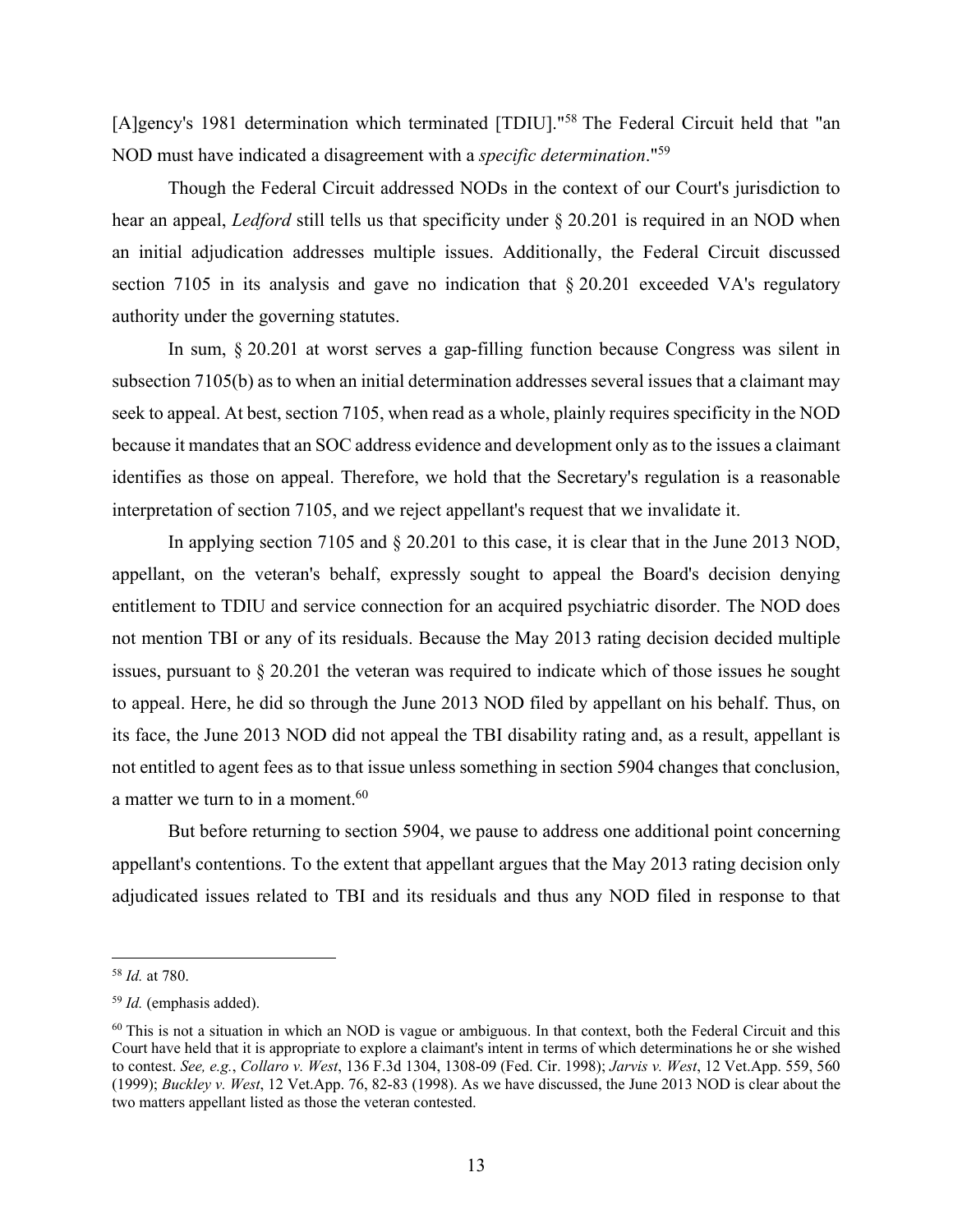decision must, by necessity, include TBI $<sup>61</sup>$  we reject this argument. His description of the May</sup> 2013 rating decision ignores the fact that TDIU was also adjudicated in that rating decision, so even under appellant's argument, the decision concerned TBI *and* TDIU. As we will discuss in further detail below, TDIU is based on requirements different than those that apply to a schedular rating for TBI and its residuals. Furthermore, the May 2013 rating decision listed multiple determinations VA made once service connection for TBI was granted. <sup>62</sup> Those determinations indicate that, pursuant to VA's approach to evaluating TBI in terms of disability ratings, the veteran was awarded different disability ratings for distinct TBI residuals. Appellant clearly did not think at the time that an NOD automatically encompassed all issues, as he specifically listed those he sought to appeal: denial of TDIU and denial of service connection for an acquired psychiatric claim. Furthermore, it would be illogical to expect VA to develop appeals as to all the issues decided in the May 2013 rating decision when the veteran, represented by an experienced agent, listed only two specific matters in his NOD.

## *B. Section 5094(c)(1) and "with respect to the case"*

Appellant argues the phrase "with respect to the case" in subsection  $5904(c)(1)$  somehow expands the claims for which he may obtain a fee based on the June 2013 NOD. Essentially, he contends that the filing of the June 2013 NOD was sufficient to satisfy the requirements of subsection 5904(c)(1) with respect to any issue decided in the May 2013 rating decision and that the NOD did not need to mention the TBI rating issue at all.

 Although read in isolation the phrase "with respect to the case" is broad, we are not writing on a blank slate. Caselaw provides context as to how the term "case" should be considered. In *Cameron v. Shinseki*, this Court addressed whether an increased-rating claim was part of the overall case for attorney fees purposes where an attorney represented the veteran in an initial claim for entitlement benefits, which remained on appeal.<sup>63</sup> The Court held that "case" in subsection 5904(c)(1)

refers to a claim submitted by a claimant and adjudicated by the Secretary, including the adjudication of all elements and theories in support of such claim, but it does not include an additional claim for benefits that is presented after the final

<sup>61</sup> O.A. at 3:40-:50, 12:42-:57, 34:20-35:40.

<sup>62</sup> R. at 746-58.

<sup>63 26</sup> Vet.App. 109 (2012), *aff'd*, 561 F. App'x. 922 (Fed. Cir. 2014).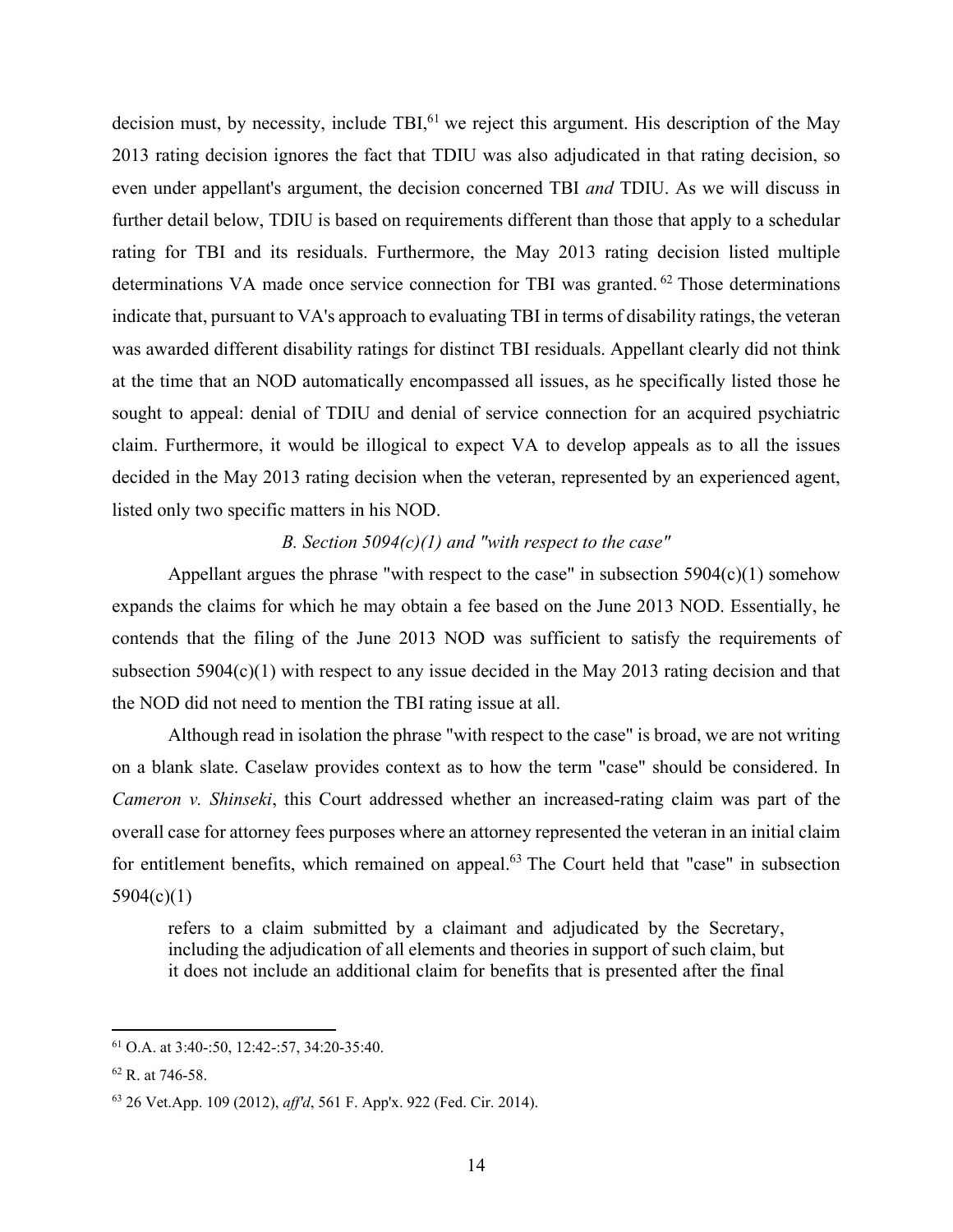adjudication of the earlier claim, with new, different, or additional evidence even if the additional claim is related to the disability underlying the earlier claim.[64]

Thus, the Court held the subsequent increased rating claim was a "stand-alone claim, adjudicated separately and independently" from the initial claim for entitlement to benefits.<sup>65</sup> The Court noted that the definition of "[']case['] relates to all potential claims raised by the evidence during the processing of the claim in question."66

 Our Court considered *Cameron* in the context of two earlier Federal Circuit cases. First, in *Carpenter v. Nicholson*, the Federal Circuit considered entitlement to attorney fees where an attorney represented a veteran in his quest for an increased rating and later filed a motion to revise an earlier decision on the basis of clear and unmistakable error in order to obtain an earlier effective date for the rating. 67 The Federal Circuit held that different issues arising throughout the proceedings did not constitute different "cases" requiring different fee agreements.68 In discussing *Carpenter*, our Court noted the "continuous prosecution" of the same claim relied on by the Federal Circuit to reach its conclusion.69

Next, the *Cameron* Court considered *Jackson v. Shinseki*,<sup>70</sup> in which the Federal Circuit held that an attorney was not entitled to fees based on past-due benefits from an award of TDIU where the original case involved an increased rating and did not include evidence of unemployability. Our Court held that *Cameron*, like *Jackson*, involved "evidence that was not part of [the] original claim."71

*Cameron*, *Carpenter*, and *Jackson* were decided before Congress amended section 5904 to allow the payment of fees when an NOD is filed, the situation under the statute governing this appeal. At the time of those three decisions, section 5904 did not allow payment of fees until after a Board decision. Nonetheless, they provide context for how this Court and the Federal Circuit

<sup>64</sup> *Id.* at 110.

<sup>65</sup> *Id.* at 111.

<sup>66</sup> *Id.* at 115.

<sup>67 452</sup> F.3d 1379 (Fed. Cir. 2006).

<sup>68</sup> *Id.* at 1384.

<sup>69 26</sup> Vet.App. at 115.

<sup>70 587</sup> F.3d 1106 (Fed. Cir. 2009).

<sup>71 26</sup> Vet.App. at 116.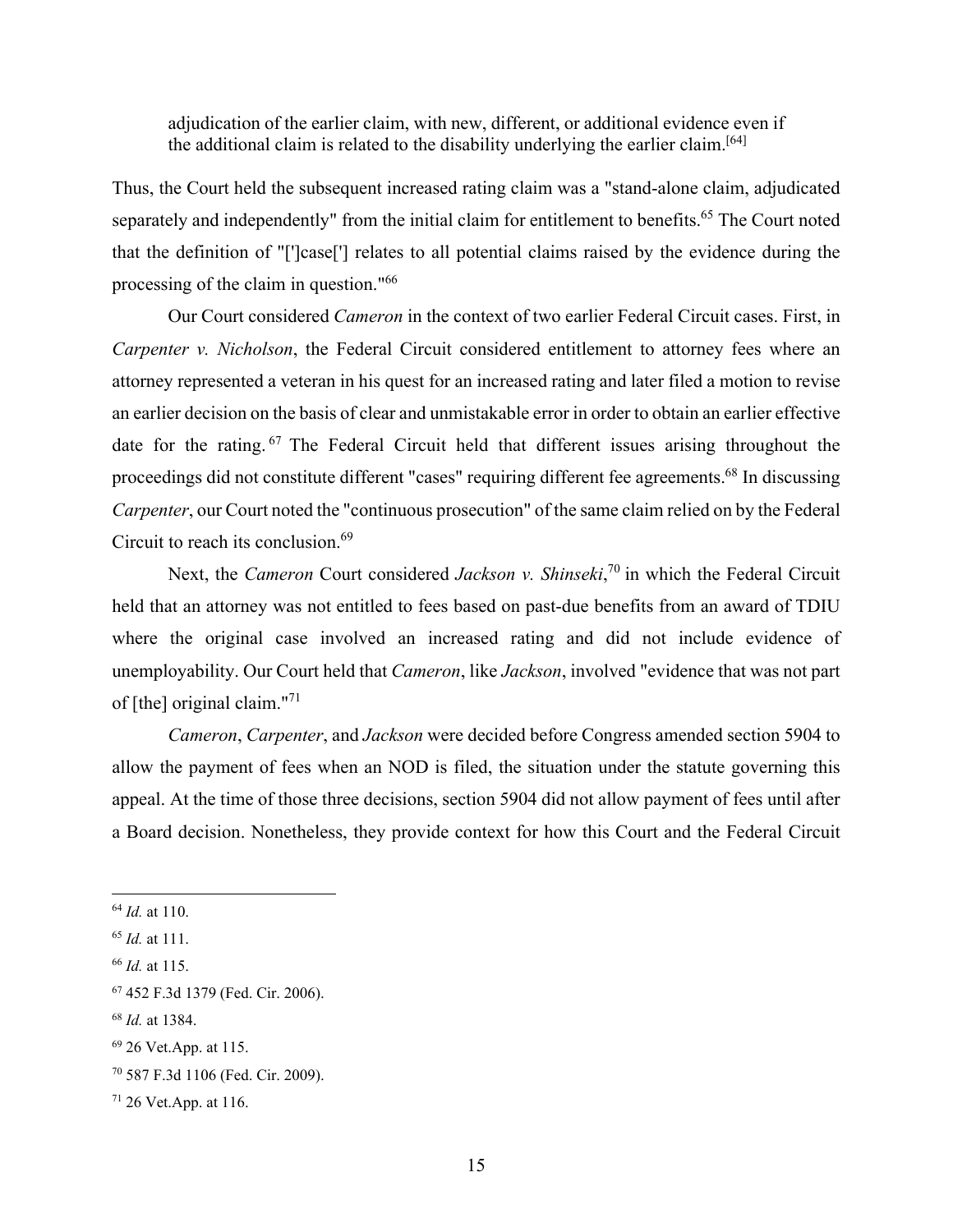understand the definition of "case" in section 5904. Specifically, these matters highlight that a "case" requires that a later issue must have some connection to the original matter in which a represented the veteran through, for example continued proceedings.

 In this matter, a schedular rating for TBI and TDIU are separate cases as defined in *Carpenter* because they are separate claims on different procedural tracks. Appellant specifically appealed one and not the other, breaking the continuous prosecution of the two claims. Indeed, the NOD appellant filed on the veteran's behalf in June 2013 defined the "case" for purposes of the appeal as entitlement to TDIU and the later-withdrawn claim seeking service connection for an acquired psychiatric disorder.<sup>72</sup> Furthermore, the award of a  $100\%$  schedular rating for TBI was not related to the processing of the claims listed in the June 2013 NOD, here TDIU and the laterwithdrawn appeal concerning service connection for the psychiatric condition. Instead, the Board's determination that the 100% schedular rating for TBI was the result of VA's independent review of TBI cases and had nothing to do with the appeal of TDIU is not clearly wrong. Indeed, it appears to be entirely correct. Thus, like in *Cameron*, the award of a 100% schedular rating for TBI was not related to the development of the appeal for TDIU and does not establish entitlement to fees. Furthermore, as we discuss in more detail below, the requirements for a 100% schedular rating are different from those for entitlement to TDIU. Thus, these matters represent different cases as contemplated under section 5904.

Additionally, as an experienced veteran's representative, appellant made a tactical choice to appeal TDIU and an acquired psychiatric disorder claim but not the 70% rating assigned for TBI or any of the ratings assigned for TBI residuals. He made that choice on multiple occasions. First, he filed the June 2013 NOD expressly listing *only* TDIU and the acquired psychiatric disorder claim as the issues the veteran sought to appeal.<sup>73</sup> Then, appellant did not object to the issues as identified in the August 2014 SOC, which also listed *only* TDIU and the acquired

 $72$  Appellant's definition of the "case" in his NOD, along with his subsequent refinement of that definition by withdrawing his psychiatric claim, takes his case outside the ambit of *Carpenter*'s declaration that "[t]he case encompasses 'all potential claims raised by the evidence, applying all relevant laws and regulations, regardless of whether the claim is specifically labeled.'" *Carpenter*, 452 F.3d at 1384 (quoting *Roberson v. Principi*, 251 F.3d 1378, 1384 (Fed. Cir. 2001)); *see also Mil.-Veterans Advoc. v. Sec'y of Veterans Affs.*, 7 F.4th 1110, 1141 (Fed. Cir. 2021) (holding that, under the AMA, a "supplemental claim seeking the 'same or similar benefits on the same or similar basis' as the original claim "is part of the same case as a veteran's original claim for benefits within the meaning of 5904(c) (quoting 38 U.S.C. § 101(36)).

<sup>73</sup> R. at 732.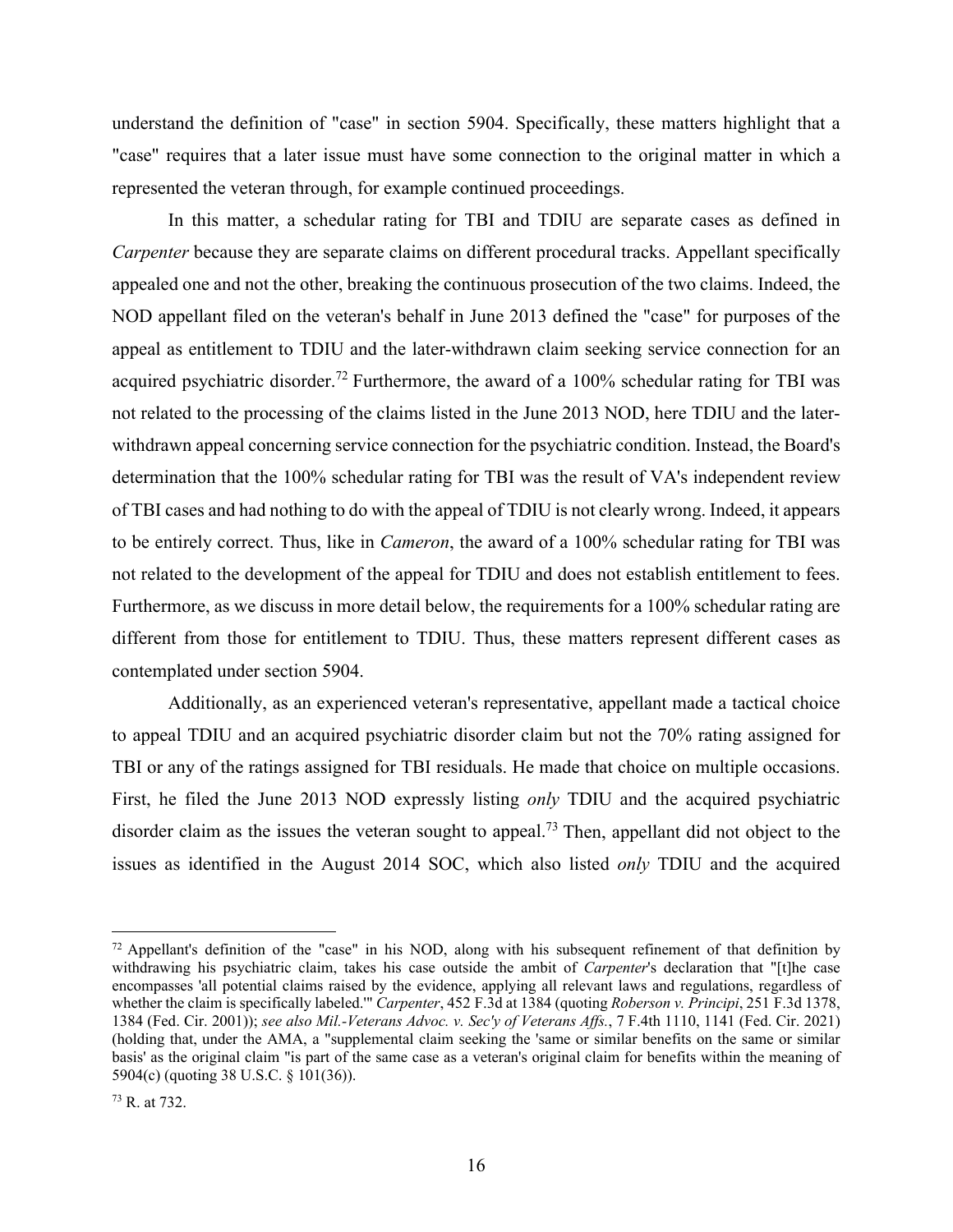psychiatric claim as the issues on appeal.<sup>74</sup> Again, in the October 2014 substantive appeal, he checked a box indicating he sought to appeal the issues listed in the statement of the case and then explicitly identified *only* a psychiatric condition and TDIU as the issues being challenged.<sup>75</sup> Finally, appellant submitted the December 2015 letter withdrawing an appeal as to the denial of service connection for the acquired psychiatric disorder and noting that the veteran continued to seek TDIU.<sup>76</sup> At no point in any of this correspondence with VA did appellant indicate that the veteran sought to appeal the TBI rating assigned in the May 2013 rating decision. Instead, he appears to have made a strategic choice as to what issues to pursue on appeal. Appellant's arguments now would have us revise that tactical choice to allow for him to obtain agent fees with respect to matters that were consciously never the subject of an NOD. However, under section 5904, we hold that entitlement to TDIU and the 100% TBI schedular rating constitute different cases and thus appellant is not entitled to agent fees on this basis.

Appellant would have the Court divorce the NOD requirement in section 5904 from the "case" language by focusing on the act of filing the NOD as triggering entitlement to fees but without considering whether it is related to the "case." Under the plain language of subsection 5904(c)(1), what constitutes a "case" is tied to the filing of an NOD, a fact that appellant seems to diminish. To the extent that appellant acknowledges section 5904's NOD and "case" connection, he appears to advocate for a definition of NOD that is in some way different from how that term is understood more generally as we discussed above.<sup>77</sup> But statutory provisions must be read in context.78 And because section 5904 falls within title 38, it is logical to assume that Congress intended the terminology used in that section be consistent with the rest of the title. Indeed, it is a principle of statutory construction that "'identical words used in different parts of the same act are intended to have the same meaning.'"79 Specifically, the use of "NOD" in section 5904 should have the same definition as in other provisions, including 38 U.S.C. § 7105, which provides the requirements for an NOD that we discussed above. Appellant provides no explanation for why

<sup>74</sup> R. at 682.

<sup>75</sup> R. at 435.

<sup>76</sup> R. at 429.

 $^{77}$  O.A. at 5:09-6:18 (discussing reading "valid" into section 5904 by considering the content of the NOD).

<sup>78</sup> *See Hornick*, 24 Vet.App. at 52.

<sup>79</sup> *Sullivan v. Stroop*, 495 U.S. 478, 484 (1990) (quoting *Sorenson v. Sec'y of Treasury*, 475 U.S. 851, 860 (1986)).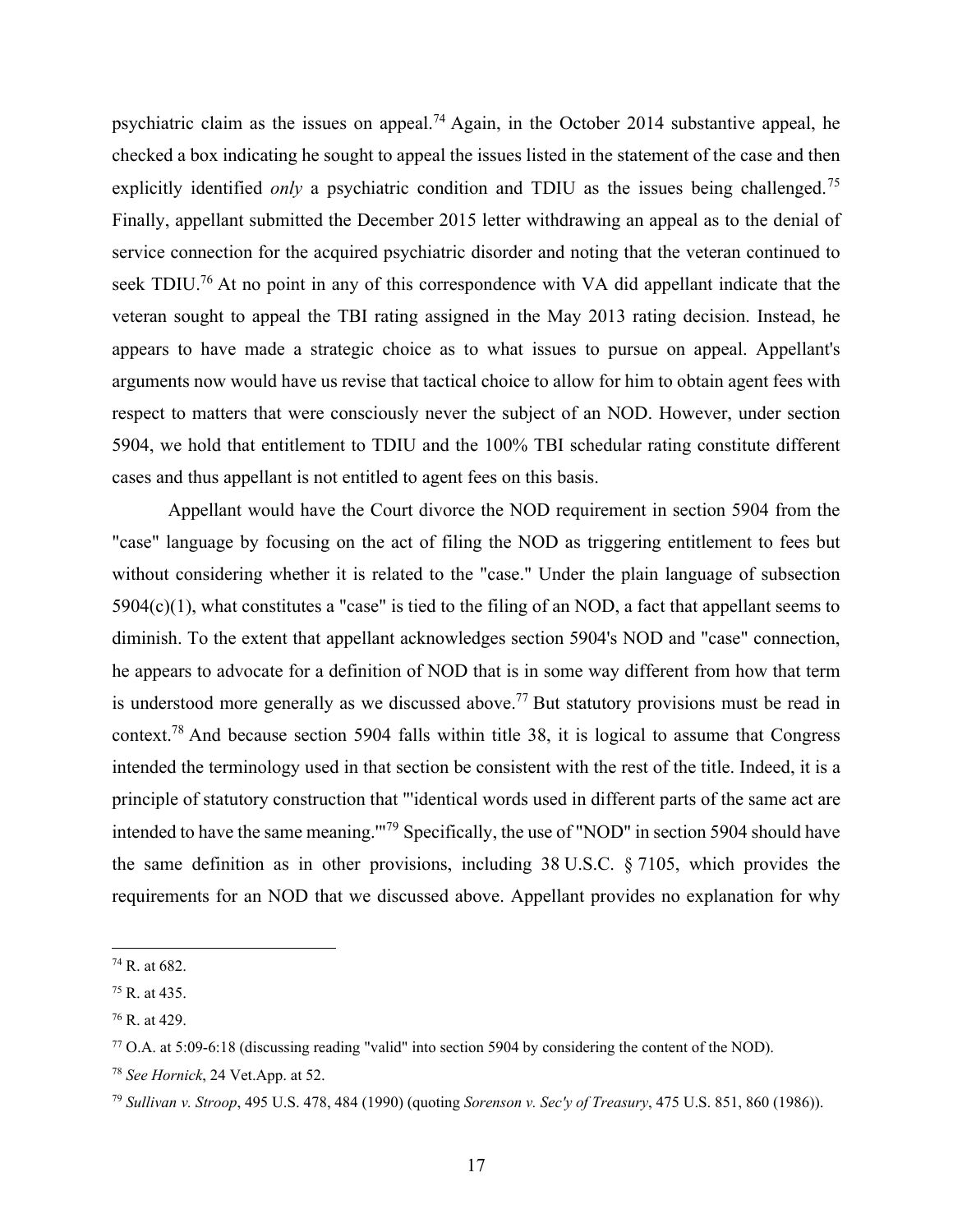Congress would have intended a different meaning for "NOD" in section 5904, and thus we proceed with the understanding that section 5904's use of "NOD" must be consistent with how it is used in other provisions.

 Finally, we cannot help but note that appellant fails to establish what, if any, services he provided as it relates to the award of veteran's TBI schedular rating.<sup>80</sup> At oral argument, his attorney could not point to anything that appellant did to assist the veteran in obtaining the 100% schedular rating for TBI.<sup>81</sup> In fact, in his brief, appellant tied VA's action in reviewing TBI cases to the June 2013 NOD he filed.<sup>82</sup> But VA's independent review of cases in which a veteran received a TBI examination and appellant's filing of an NOD on the veteran's behalf were, as the Board found, completely unrelated. They just so happen to have occurred sequentially. In other words, it was purely coincidental that VA sought to review TBI cases, including the veteran's, while the appeal of TDIU and acquired psychiatric disorder claim, started by the 2013 NOD, was pending. Thus, we cannot see how appellant should be entitled to fees under section 5904.

## *C. Difference Between TDIU and a 100% Rating for TBI*

 As an alternative argument, appellant maintains that even if the June 2013 NOD did not specifically appeal the disability rating for TBI, and § 20.201 is valid, his appeal of entitlement to TDIU included an appeal of an increased schedular rating for TBI because both claims could lead to the same result: a 100% rating for the veteran. If this point was correct, appellant would be entitled to fees because the NOD identifying TDIU would encompass the TBI rating. We reject this argument as well as the others appellant has advanced to obtain a portion of past-due benefits VA awarded to the veteran for his TBI.

We start with the obvious but nonetheless significant observation that obtaining a 100% disability rating under the rating schedule requires establishing elements that are distinct from establishing entitlement to TDIU. To be sure, our Court has held that an appeal of a disability rating can include an appeal of entitlement to TDIU, but the reverse is not necessarily true. Significantly, in *Holland v. Brown*, this Court held that

[a]lthough a TDIU rating claim predicated on a particular service-connected condition is 'inextricably intertwined' with a rating increase claim regarding the

<sup>80</sup> *See Scates v. Nicholson*, 282 F.3d 1362, 1366 (Fed. Cir. 2002) (holding that an attorney "may receive a fee that fairly and accurately reflects his contribution to and responsibility for the benefits awarded").

<sup>81</sup> O.A. at 7:22-9:03, 56:14-57:26.

<sup>82</sup> Appellant's Br. at 12.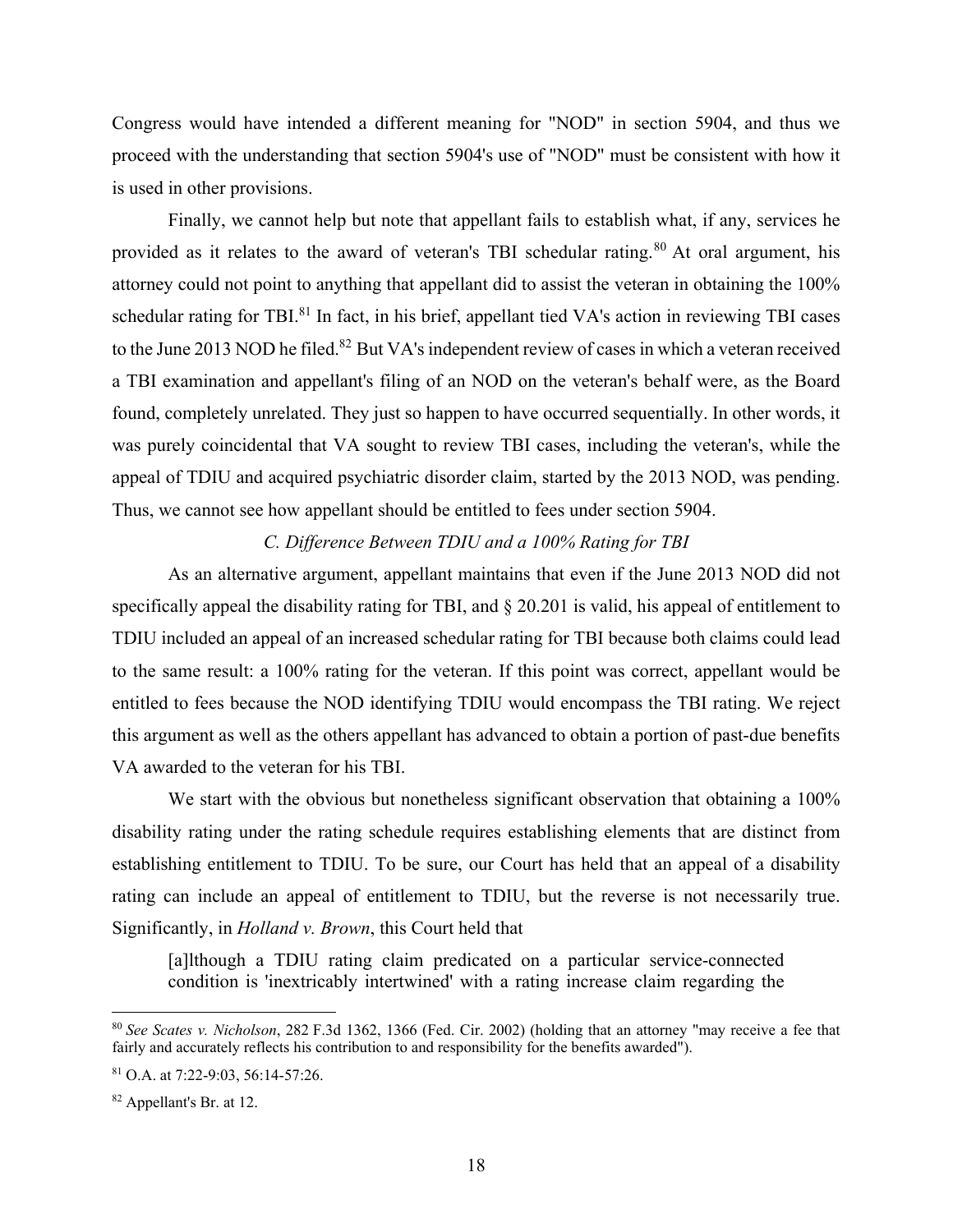same condition, it does not necessarily follow that a rating increase claim for a particular service-connected condition is 'inextricably intertwined' with a TDIU rating claim predicated on that condition.[83]

The Court continued that "while complementing each other, the Schedule [for Rating Disabilities] and the TDIU rating scheme involve different considerations."<sup>84</sup>

 In *Norris v. West*, the Court held that "under the VA statutory and regulatory scheme evidence of a veteran's unemployability arising from an already allowed service-connected disability is indeed evidence of an increase in the severity of that disability." 85 The Court considered an informal claim for a psychiatric condition and held that it included a request for TDIU where there was evidence of unemployability. The Court held that TDIU "is merely an alternate way to obtain a total disability rating without being rated 100% disabled under the Rating Schedule."86

 More recently, our Court held that entitlement to TDIU is "part and parcel" of a disability rating.<sup>87</sup> "[A] request for TDIU . . . is not a separate claim for benefits, but rather involves an attempt to obtain an appropriate rating for a disability or disabilities."88 In *Rice*, the Court held that TDIU was part of the determination of the appropriate initial disability rating assigned and thus perhaps entitled to an earlier effective date based on that initial rating. Similarly, in *Harper v. Wilkie*, we held that TDIU was part of an underlying PTSD rating claim that was in appellate status.<sup>89</sup>

 Here we differ from *Harper* because no disability rating underlying entitlement to TDIU was placed in appellate status by the June 2013 NOD. Rather, this case presents the opposite fact pattern: TDIU was placed in appellate status but not any of the veteran's underlying serviceconnected disabilities. As noted above, the veteran had several underlying service-connected disabilities as a result of the May 2013 rating decision, and he did not appeal any of the ratings assigned for those disabilities.

<sup>84</sup> *Id.*

<sup>83 6</sup> Vet.App. 443, 446 (1994).

<sup>85 12</sup> Vet.App. 413, 420 (1999).

<sup>86</sup> *Id.* at 420-21.

<sup>87</sup> *Rice v. Shinseki*, 22 Vet.App. 447, 455 (2009) (per curiam).

<sup>88</sup> *Id.* at 453.

<sup>89 30</sup> Vet.App. 356, 360 (2018).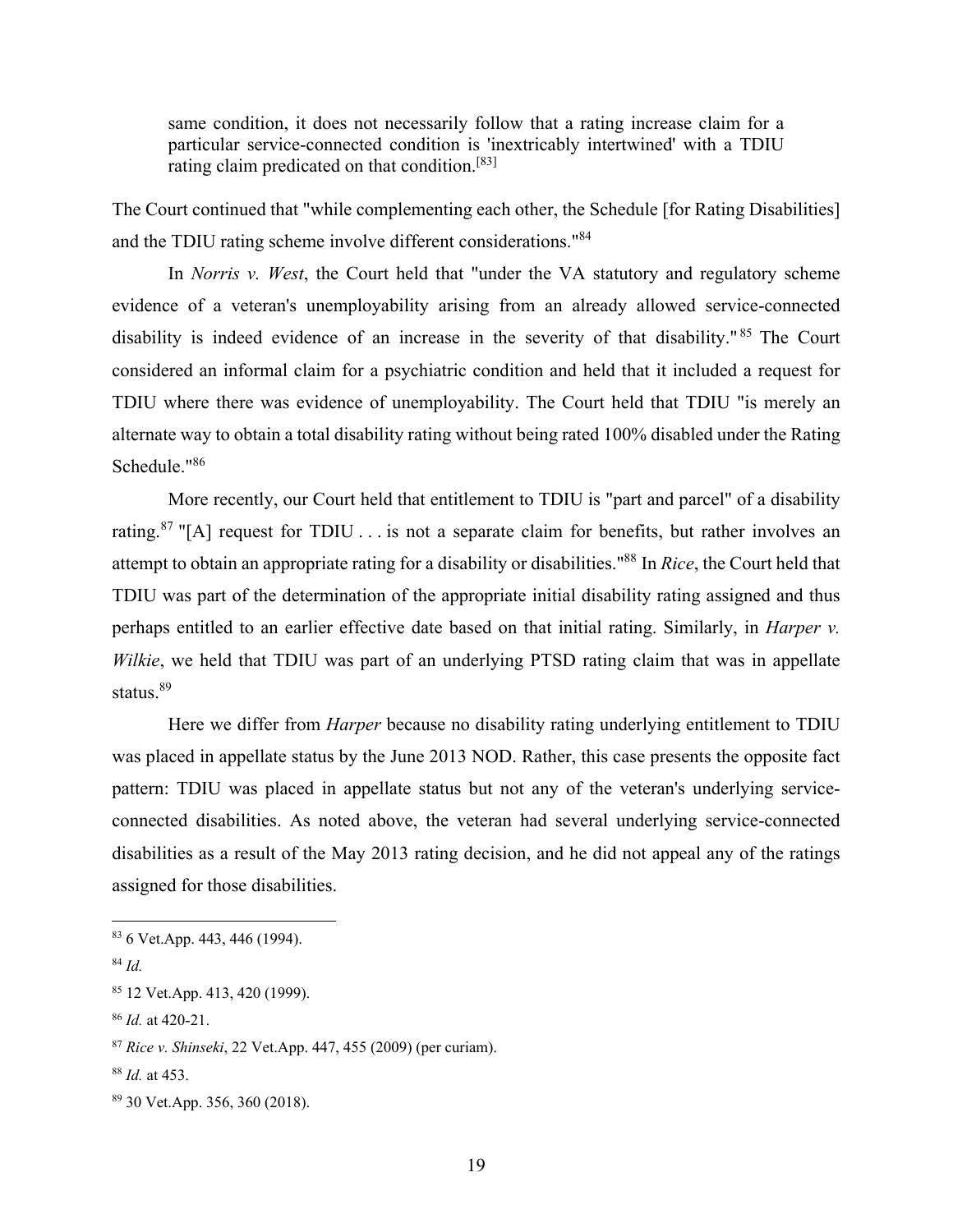And, following the logic of *Holland* for determining when issues are inextricably intertwined, it is unclear to us why an NOD as to TDIU would encompass an appeal of any particular disability rating because, while the two claims may complement each other, they involve different considerations. In *Rice*, the Court held that the issue of the appropriateness of TDIU is inferred as part of a claim whenever evidence of unemployability is submitted with a claim for increased disability benefits.<sup>90</sup> In order for the reverse to be true–the inference of a claim for an increased rating for a specific disability when TDIU is appealed–VA would often have to make "guesses" about any number of matters. For example, what disability rating a claimant seeks to appeal when there are multiple service-connected disabilities (as is the case here). Again, we venture into a world where VA is required to do significantly more development of issues with respect to claims that a claimant has expressed no interest in appealing. Indeed, appellant's argument would require VA to consider (and develop evidence concerning) increased schedular disability ratings for any condition for which VA had awarded service connection to a veteran so long as a veteran appealed the denial of entitlement to TDIU. Appellant provides no support– legally or logically–for that rather remarkable proposition. In short, because entitlement to TDIU and a higher schedular rating involve different considerations, we hold that appellant's NOD that expressly appealed TDIU did not encompass an appeal of the disability rating assigned for TBI.

 At oral argument, appellant's counsel asserted that TBI is a unique type of claim because it encompasses so many symptoms and other disorders that lead to various other ratings.<sup>91</sup> Thus, he argued that a disagreement as to any aspect of a residual of TBI includes a disagreement as to all.<sup>92</sup> Despite appellant's counsel's contentions at oral argument,  $93$  he did not make this argument in his briefs. Instead, his briefing position was much more generalized with respect to all disability ratings and NODs. He did not focus on a special rule that would allow fees for a representative in a TBI rating case or ask that we make a pronouncement about how TBI ratings operate. We decline to consider this argument further.

 "[T]his Court and the U.S. Court of Appeals for the Federal Circuit have repeatedly discouraged parties from raising arguments that were not presented in an initial brief to the

<sup>90 22</sup> Vet. App. at 453-54.

<sup>91</sup> O.A. at 3:19-:46, 23:00-24:00, 1:03:22-:05:00.

 $92$  O.A. at 1:03:22-:05:00.

<sup>93</sup> O.A. at 1:06:48-:07:00.